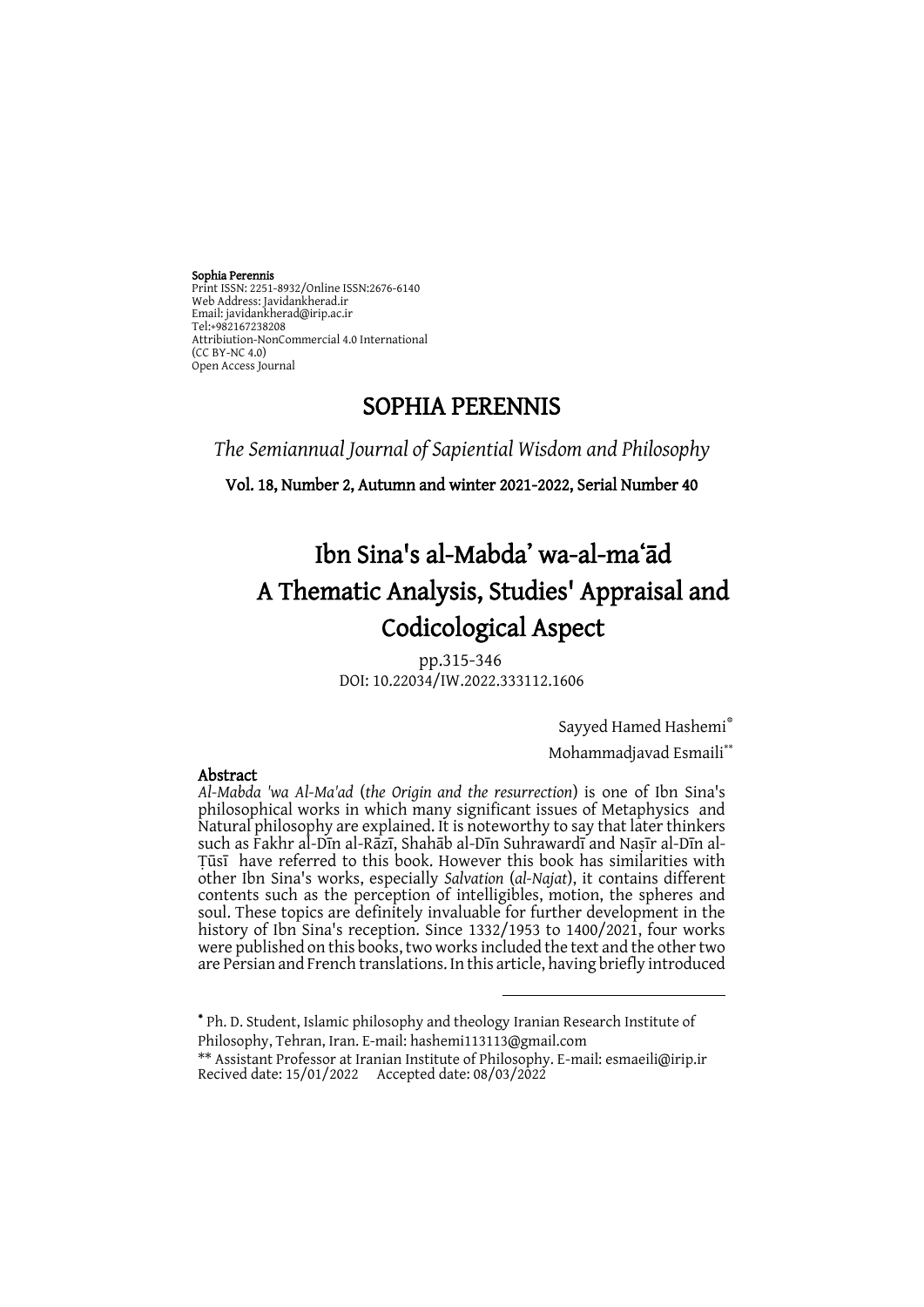the book and evaluated the studies on it, it is meticulously examined the list of the MS copies of the as well as close look at fifty copies of them. Furthermore, the new detailed updated list of the work including seventy one copies has been reported in the appendix. On the basis of the current study, it is essential to establish a critical edition of the work as well as avoiding the previous errors both in content and in methodology.

Keywords: *The Origin and Resurrection*, Ibn Sina, Critical Edition, Metaphysics, Natural Philosophy.

*Al-Mabda' wa Al-Ma'ad* (*the Origin and the resurrection*) is one of Ibn Sina's philosophical works which contains the most important issues of Metaphysics and Natural philosophy. There are several reasons that confirm the attribution of this book to Ibn Sina. Some of these reasons are:

1. Historical reports, especially report of "The life of Ibn Sina"

2. Reference of Ibn Sina in the book " Al-Mubāḥat̲āt " to this book

3. The fame of attributing this book to Ibn Sina in the eyes of his Contemporary philosophers.

Ibn Sina wrote this book in Gorgan around the year 403/1012 to 404/1013 and this book has been one of the important sources in the scientific works of philosophers and researchers since its writing. Evidence of this is that philosophers such as Shahāb al-Dīn Suhrawardī, Fakhr al-Dīn al-Rāzī, Naṣīr al-Dīn al-Ṭūsī, Mulla Sadrā and other philosophers have used the contents of this book in their works.

*Al-Mabda' wa Al-Ma'ad* is the most similar to the book of Al-Najāt among the Ibn Sina's works, as nearly forty chapters of the text of *Al-Mabda' wa Al-Ma'ad* have been repeated in that book; nevertheless, in *Al-Mabda' wa Al-Ma'ad*, there are issues, arguments and explanations different from other works of Ibn Sina in subjects such as perception of intelligibles, motion, characteristics of the spheres, perfection of the soul, bliss and affliction, and characteristics of prophecy.

*Al-Mabda' wa Al-Ma'ad* contains the results of the two great sciences of Metaphysics and Natural philosophy. In Ibn Sina's view, the result of metaphysical science is the knowledge of the first origin and the relation of beings, according to their order, to that origin, and the result of natural science is the knowledge of the immortality of the soul and its resurrection; hence, Ibn Sina compiles this book into two general sections: the origion (the first and second articles) and the resurrection (the third article).

In the introduction to the book, Ibn Sina says that his work is based on facts that have been with the peripatetic philosophers. This does not mean that Ibn Sina quotes every word that peripatetic philosophers believe in it, even if it is false, but the meaning of this statement is as follows: first: he brings opinions from them that are correct and argumentative, and second: if the appearance of their expressions seems incorrect, he interprets them correctly. Ibn Sina also gives her own views and arguments in some chapters of the book.

In this book, Ibn Sina has tried to solve the problems and ambiguities of the words of the Peripatetic philosophers, to use simple and obvious arguments, and to avoid writing too much.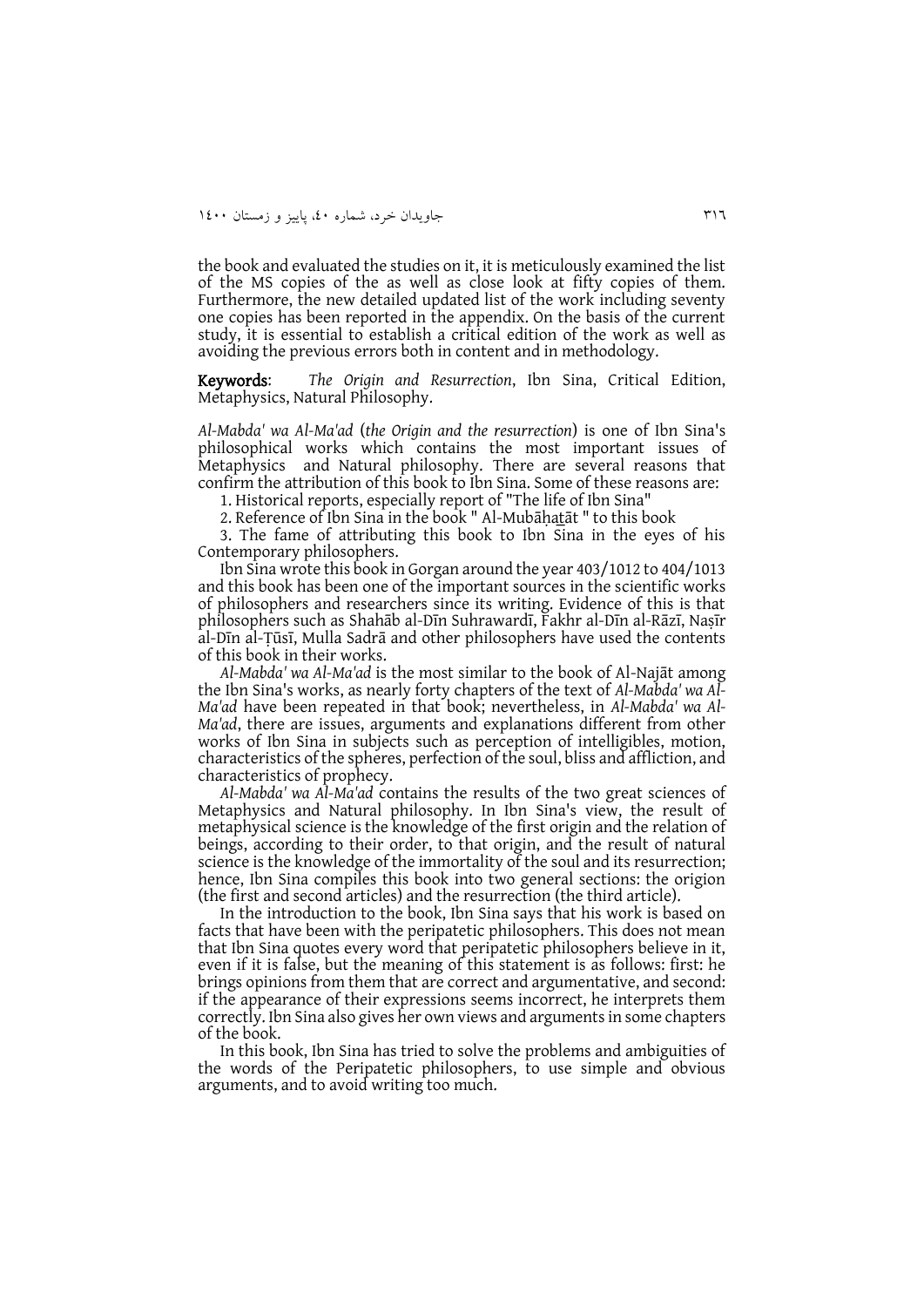Since 1332/1953 to 1400/2022, four works were published on this books, two works included the text and the other two are Persian and French translations, however, all of the above works have shortcomings and drawbacks that prevent them from being trusted as a edited and valid text. Some of the most important critiques of these works are:

1. Lack of scientific introduction to the book and explanation of its place among other related works;

2. Limited access to many important manuscripts;

3. Not explaining the characteristics and quality value of the available manuscripts;

4. Inaccurate assessment of the independence or non-independence of manuscripts;

5. not reporting expressions of other manuscripts;

6. Many problems in terms of incorrect reading or recording, omissions, redundant words and incorrect fractions.

Therefore, in general, it can be said that the work done in this issue lacks sufficient accuracy and observance of the criteria of critical edition, and it is appropriate and necessary that this valuable work of Ibn Sina be edited with full accuracy and by observing the principles and rules of manuscript edition.

Also, one of the most important preliminaries for presenting a revised and trusted text of this book, as well as research work on it, is to have a comprehensive list of manuscripts of the book; to this purpose, we have compiled a relatively complete list of available manuscripts of this book by carefully searching in the existing catalogs of the world's libraries and preparing many manuscripts of this book. This list is visible in the appendix. In this list, in addition to editing the mistakes of the previous lists, new manuscripts are also introduced.

#### References

 Ibn Sina, Hussein Ibn Abdullah. (1439 A.H). *Al-isharat wa al-tanbihat.* Ed. Mojtaba zareie. Qom: Bustane Ketab. (In Arabic)

 ــــــــــــــــــــــــــــــــ.) 1404 A.H). *Al-Shifa', Al- Ilahiyat.* Ed. Saeed Zāyed. Qom: Maktab al-Ayatullah al-Marashi. (In Arabic)

 ــــــــــــــــــــــــــــــــ.) 1405 A.H). *Al-Shifa', Al-Tabiaiyat, Alsema al- Tabiei*. Ed. Saeed Zāyed. Qom: Maktab al-Ayatullah al-Marashi. (In Arabic)

 ــــــــــــــــــــــــــــــ.) 1371 A.H). *Al-Shifa', Al- Mantiq, Al-Madkhal*. Ed. Al- Ab Qanawati and others. Cairo: Al-Matba'a al-Amiriya. (In Arabic)

ــــــــــــــــــــــــــــــــ.) 1396(. *Al-Mubāḥat̲āt*. Ed. Mohsen Bidārfar. Tehran: Iranian Research Institute of Philosophy. (In Arabic)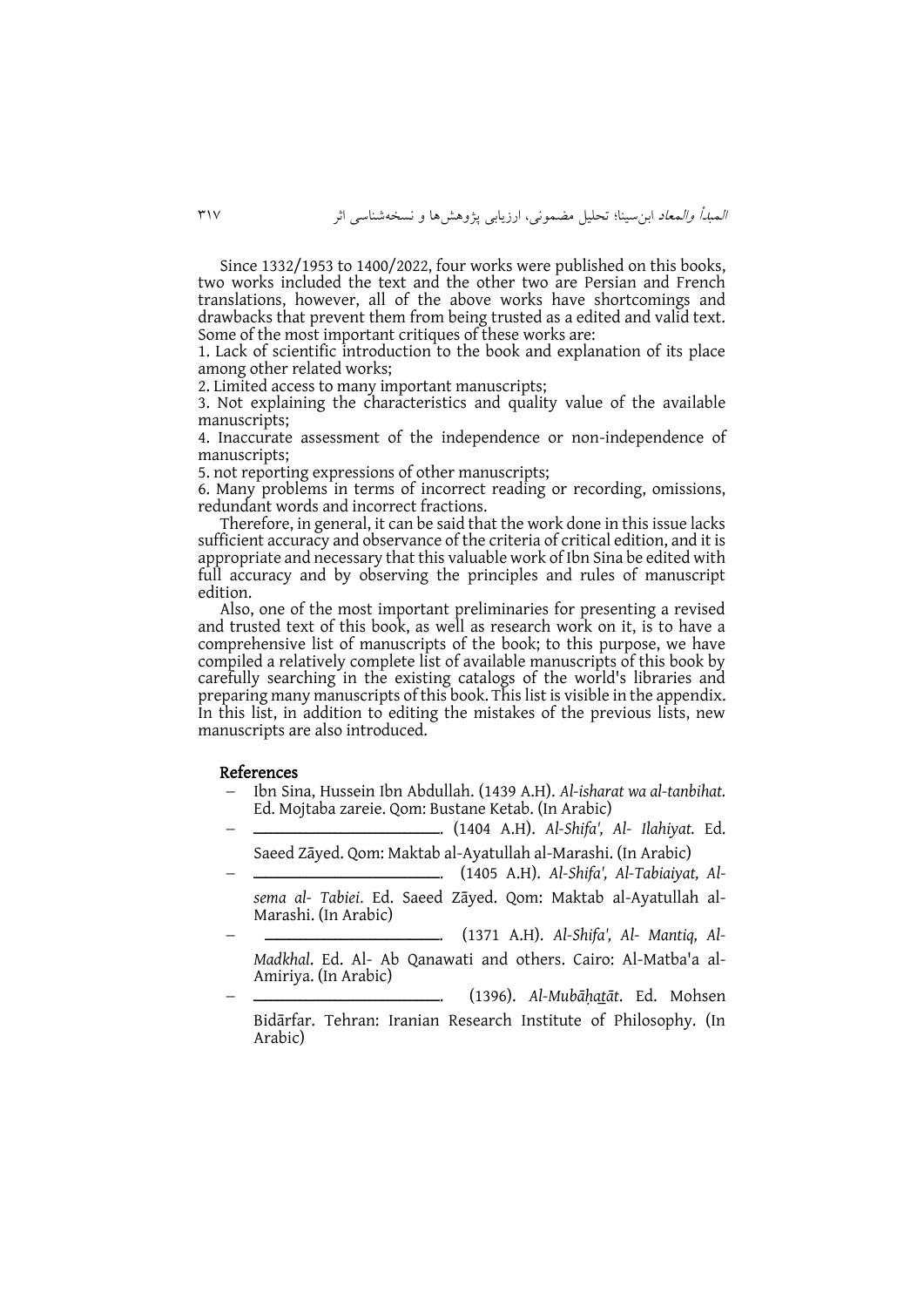ــــــــــــــــــــــــــــــــ..) 1363(. *Al-Mabda' wa Al-Ma'ad*. Ed. Abdullah Nourani. Tehran: Institute of Islamic Studies McGill University In Collaboration with Tehran University. (In Arabic)

- ــــــــــــــــــــــــــــــــ..) 2013(. *Al-Mabda' wa Al-Ma'ad*. Ed. Mohammad Osmān. Cairo: Al-Thiqafat al-Diniyya. (In Arabic)
- ــــــــــــــــــــــــــــــــ.) 1388(. *Mabda' wa Ma'ad*. In Majmua Rasail-i Ibn Sina. Trans: Mahmoud Shahābi. Qom: Ayat-i Ishraq. (In persian)
- ــــــــــــــــــــــــــــــــ..) 1332(. *Mabda' wa Ma'ad*. Trans: Mahmoud Shahābi. Tehran: Tehran University. (In persian)
	- ــــــــــــــــــــــــــــــــ.) 1364(. *Al-Najat-min-al-Gharq fi Bahr al-Dalalat*. Tehran: University of Tehran. (In Arabic)

 al-Rāzī, Fakhr al-Dīn. (1411 A.H). *Al-Mabahith al-mashriqiyya fi 'ilm alilahiyyat wa-'l-tabi'iyyat (Eastern Studies in Metaphysics and Physics)*. Qom: Bidar Press. (In Arabic)

 Suhrawardī, Shahāb al-Dīn. (1375). *Collection of works of Sheikh Ishraq*. V.1. Introduction and Edition: Henry Corbin, Sayyed Hossein Nasr, Najaf Goli Habibi. Tehran: Farhangi studies and Investigations Institute. (In Arabic)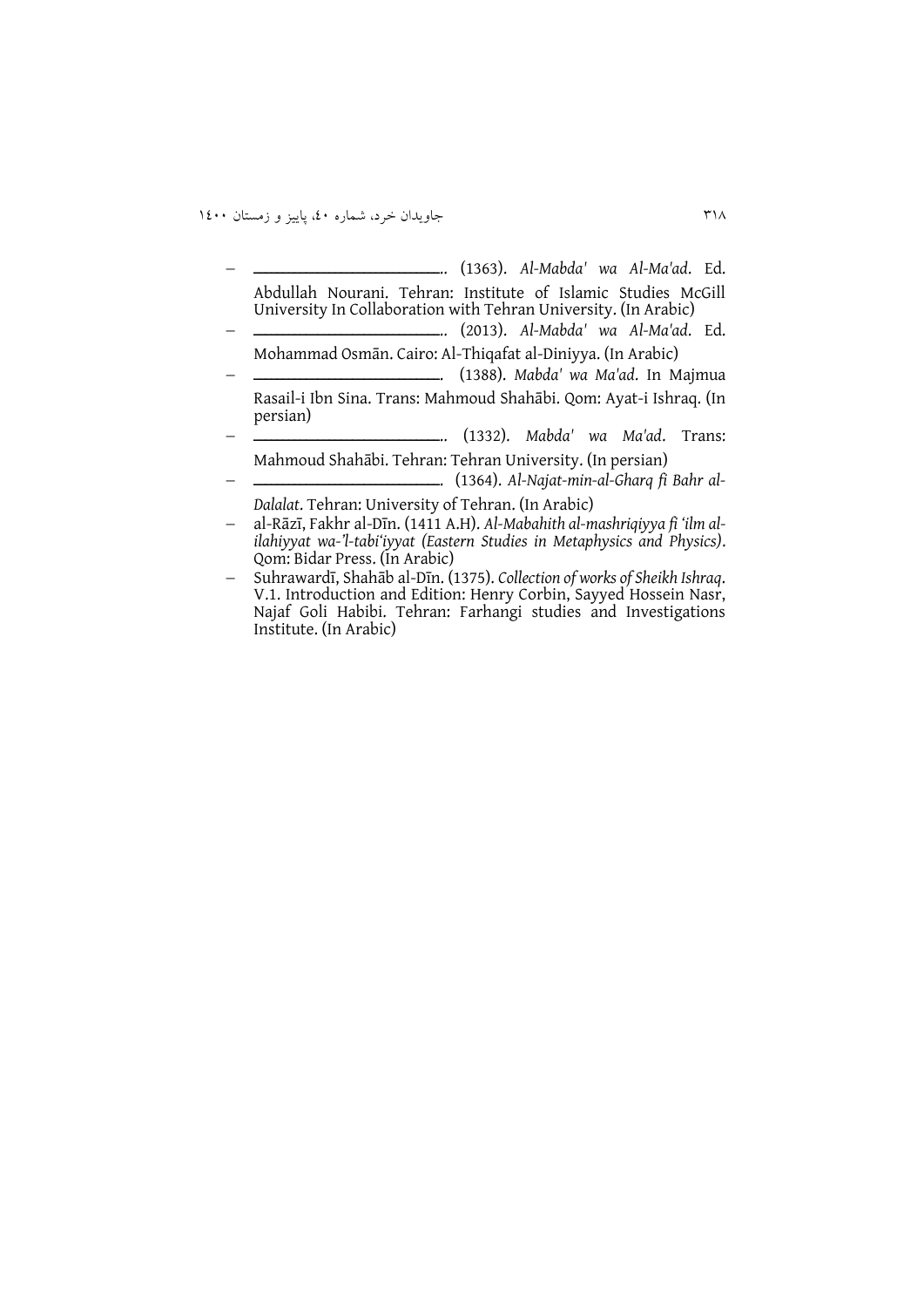**این مقاله دارای درجه** 

**علمی- ترویجی است**

**مجله علمی جاویدانخرد، شماره ،04 پاییز و زمستان ،0044 صفحات -503 503**

**المبدأ والمعاد ابنسینا تحلیل مضمونی، ارزیابی پژوهشها و نسخهشناسی اثر**

سید حامد هاشمی\* محمد جواد اسماعیلی\*\*

> **چکیده** المبدأ والمعاد يکی از کتابهای فلسفی ابنسینا است که بسیاری از مسائل مهم الهیّات و طبیعیّات در آن تبیین شده و اندیشمندان بعدی نظیر فخرالدین رازی، شهاب الدين سهروردی و نصیرالدين طوسی به اين کتاب استناد کردهاند. با آنکه اين کتاب، مشابهتهايی با ساير آثار ابنسینا به ويژه کتاب النجاة دارد، دارای مطالب متفاوت در مباحثی مانند ادراک معقوالت، حرکت، افلاک و نفس است که از نظر تطور مسائل فلسفی اهمیت دارد. از سال ۱۳۳۲ تا 6044 چهار اثر در خصوص اين کتاب منتشر شده که دو اثر، شامل متن اصلی و دو اثر ديگر، ترجمه فارسی و فرانسوی متن است. در اين مقاله، ضمن معر فی اجمالی اين کتاب و ارزيابی پژوهشهای انجام گرفته درباره

<u>.</u>

<sup>\* (</sup>نو يسنده مسئول). دانشجوی دکتری فلسفه و کلام اسلامی مؤسسه پژوهشی حکمت و فلسفه ايران. [Hashemi113113@gmail.com](mailto:Hashemi113113@gmail.com) :رايانامه

<sup>\*</sup> عضو هیأت علمی مؤسسهٔ پژوهشی حکمت و فلسفهٔ ایران. رایانامه: تاريخ دريافت: 6044/64/15 تاريخ پذيرش: 6044/61/63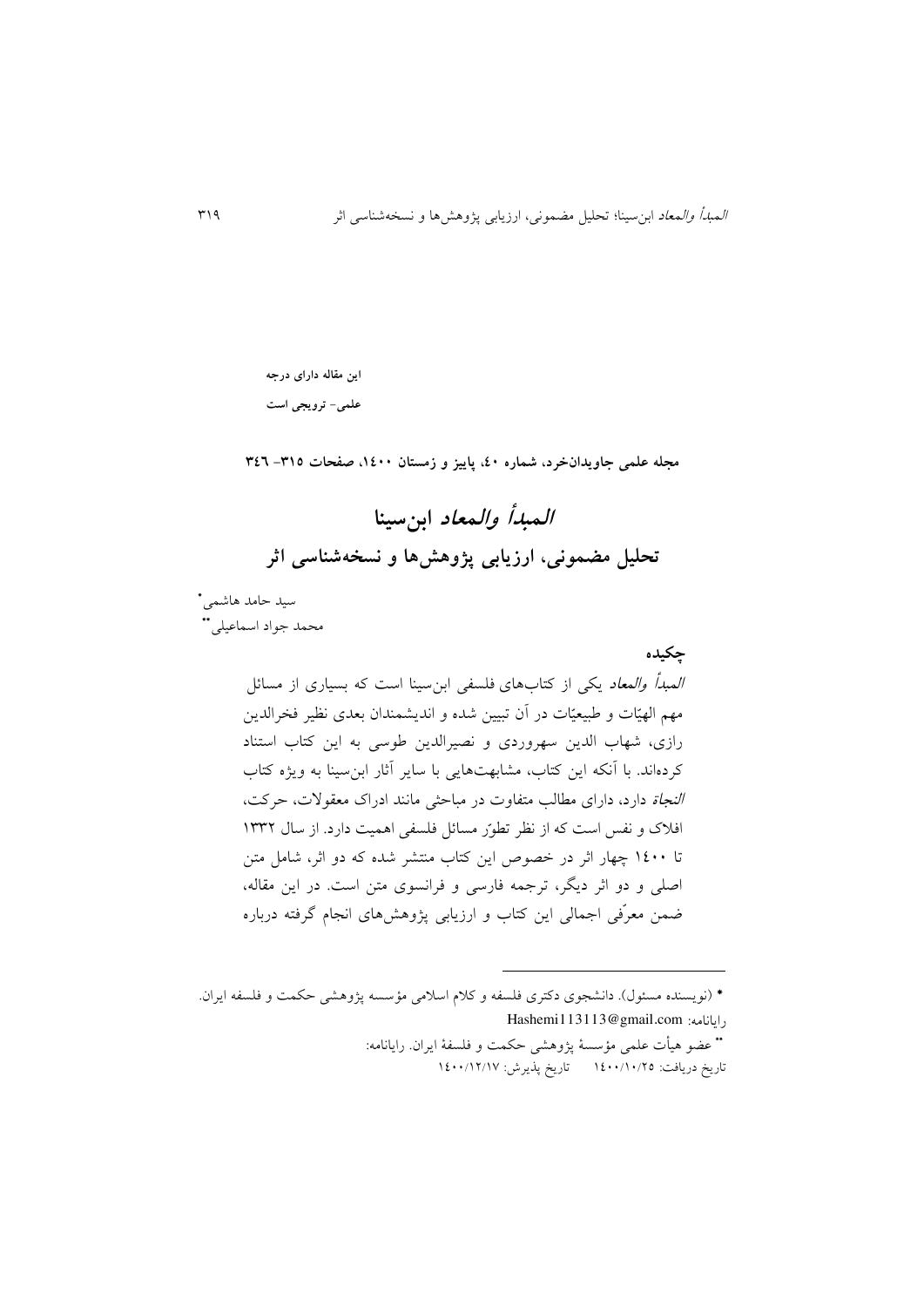آن، با بررسی دقیق فهرستهای ارائه شده از نسخههای اين اثر و همچنین تهیّه و ملاحظه پنجاه نسخه خطّی از آن، فهرست جدید و کاملتری ارائه شده که شامل هفتاد و يک نسخه خطّى از اين اثر است. با توجّه به اطّلاعات جديد نسخهشناسی و همچنین وجود اشکاالت روشی و محتوايی و نیز نقصان فراوان از جهت نسخهشناسی در پژوهشهای پیشین، به نظر میرسد تصحیح انتقادی اين کتاب برای ارائه متنی منقّح و مورد اعتماد از آن با رعايت اصول و قواعد علمی، امری ضروری است.

<mark>کلیدواژهها: *المبدأ والمعاد*، ابن سینا، تصحیح انتقادی، مابعدالطبیعه، طبیعیّات.</mark>

## **.0 درآمد**

*المبدأ والمعاد* يکی از کتابهای فلسفی ابنسینا است که نسبت به کتابهايی چون *الشفاء*، النجاة و الإشارات والتنبیهات کمتر مورد توجّه قرار گرفته است. این کتاب، نسبتاً *مفص<sub>ّل</sub> و* شامل بسیاری از مسائل مهمّ مربوط به الهیّات و طبیعیّات است و با وجود شباهتهایی که با دو کتاب الشفاء و النجاة دارد<sup>'</sup>، دارای عناوین، مطالب و تبیینهای متفاوت و گاهی منحصر بفرد در مباحثی مانند ادراک معقوالت، حرکت، افالک و نفس است که از جهت تطور مسائل فلسفی حائز اهمیت است، بنابراین برای دستیابی کامل به منظومه فکری ابنسینا و تحصیل رابطه اين اثر با ساير آثار او الزم است اين اثر را مورد تحقیق قرار دهیم. از طرفی چون اين کتاب تاکنون به شیوه شايستهای تصحیح نشده است، تصحیح انتقادی آن بر اساس نسخههای معتبر، کاری ضروری است تا در نهايت، متنی قابل استناد برای اهل تحقیق ارائه شود.

# **.2 درباره کتاب المبدأ والمعاد ابنسینا .2-0 صحّت انتساب**

کتاب الم*بدأ*والمعاد<sup>7</sup> از جمله آثار ابن سینا است که در صحّت انتساب آن به وی تردیدی نیست. در رساله سرگذشت در سه موضع از اين کتاب نام برده شده است. جوزجانی در رساله مذکور، وقتی ورود ابنِسینا به گرگان<sup>۲</sup> و سکونتش در آنجا را گزارش میکند، <sub>مى</sub>گويد: «وصنّف لأبي محمّد الشيرازيّ<sup>،</sup> كتاب المبدأوالمعاد»؛ تعبير «صنّف» بيانگر اين است که اين کتاب، نوشته خود ابنسینا است و از آثار امالء شده نیست. جوزجانی بار ديگر،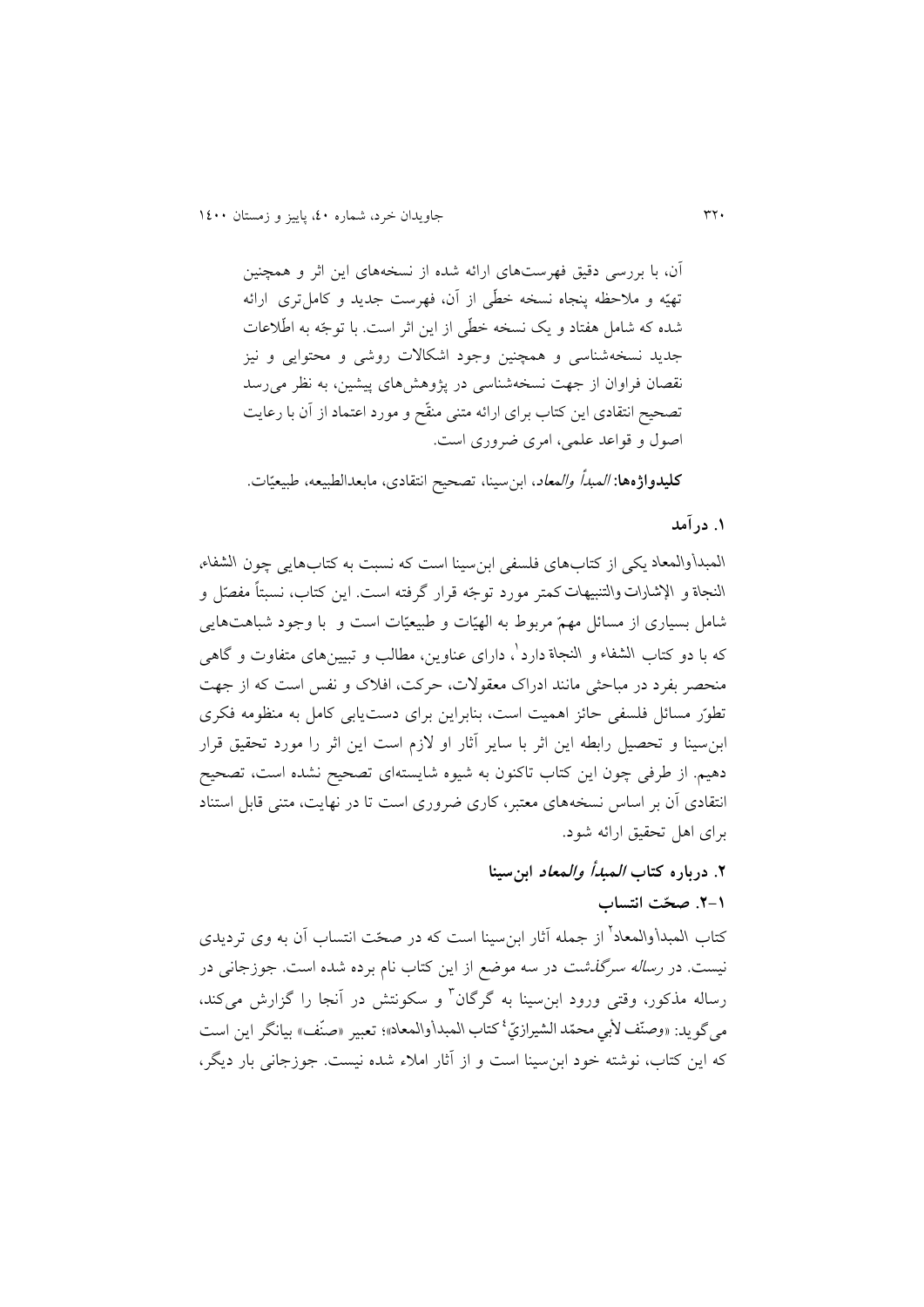هنگامی که فهرست همه کتابهای ابنسینا را میآورد از اين کتاب، چنین ياد میکند: «کتاب المبدأوالمعاد مجلدة»؛ اين تعبير نيز بيانگر يک جلد بودن اين کتاب است. در بخش ĭ الحاقی رساله سرگذشت نیز نام اين کتاب، ضمن آثار ابن سینا و از مصن فات او در گرگان آمده است. )94 46, 44, 1974: .Avicenna)

عالوه بر اين، در منابع تاريخی ديگری که سرگذشت ابنسینا و آثار او بیان شده است، اين کتاب از آثار قطعی او ذکر شده است؛ در اين باره می توان از کتابهايی همچون تتمّهٔ صو*ان الحکمهٔ* يا ت*اريخ حکماء الإسلام (البيهقی*، ١٣٦٥/ ١٩٤٦: ٥٩ و ٢٠)، *عیون الأنباء* فی طبقات الأطبّاء (ابن أبی أصیبعهٔ، ١٩٦٥: ٤٤٠ و ٤٥٧) و مسالک الأبصار فی ممالک الأمصار (ابن فضل اللّه العُمريّ، ١٤٢٣: ٨١ و ٨٢) نام برد.

همچنین خود ابن سینا در اثر دیگرش (المباحَثات) از این کتاب نام برده و به آن ارجاع داده است (نک: ابنِ سينا، ١٣٩٦: ٣١٠) و فيلسوفان قريب العصر به زمان حيات ابنِ سينا نیز در آثار خويش، نام اين کتاب را آورده و مطالبی از آن، نقل قول کردهاند )نک: عنوان ۲-۳ از اين نوشته)؛ اين امر علاوه بر اينکه اهمّيّت اين کتاب در نزد ايشان را میرساند، تأييدی بر صحّت انتساب آن به ابنِسينا نيز میباشد. در نتيجه، کتاب المبدأوالمعاد از آثار قطعی ابن سینا است و در صحّت انتساب آن به وی جای هیچ گونه تردیدی نیست.

### **.2-2 تاریخ نگارش**

مطابق گزارش منابع معتبر تاريخی ـ که در بخش قبلی گذشت ـ ابنسینا کتاب *المبدأ والمعاد* را در گرگان نوشته است و چون او در حدود سال 043 تا 040 قمری در گرگان بوده است<sup>ه</sup> تاريخ تأليف اين كتاب، در اين محدوده زمانی، يعنی حدود سی و سه سالگی ابنسینا خواهد بود و اين به معنای نگارش آن پیش از کتابهايی چون *الشفاء*، *النجاة* و د*انشنامه علايی* است، امّا نکته قابل توجّه اين که او در چندين جای اين کتاب از الطبيعيّات  خود نام میبرد )نک: ابنسینا، :6313 ،33 ،54-51 31( و همچنین در يک جا از *البرهان* خويش ياد میکند (نک: همان: ٣٥). در جمع ميان اين دو میتوان چنين گفت که منظور ز الطبیعیّات و البرهان نوشتههای دیگری غیر از آن چیزی است که در کتب متأخّر مذکور آمده است.

**.2-5 المبدأ والمعاد در دیگر آثار** در میان آثار موجود، نخستین کسی که به نام کتاب *المبدأ والمعاد* تصريح کرده و به آن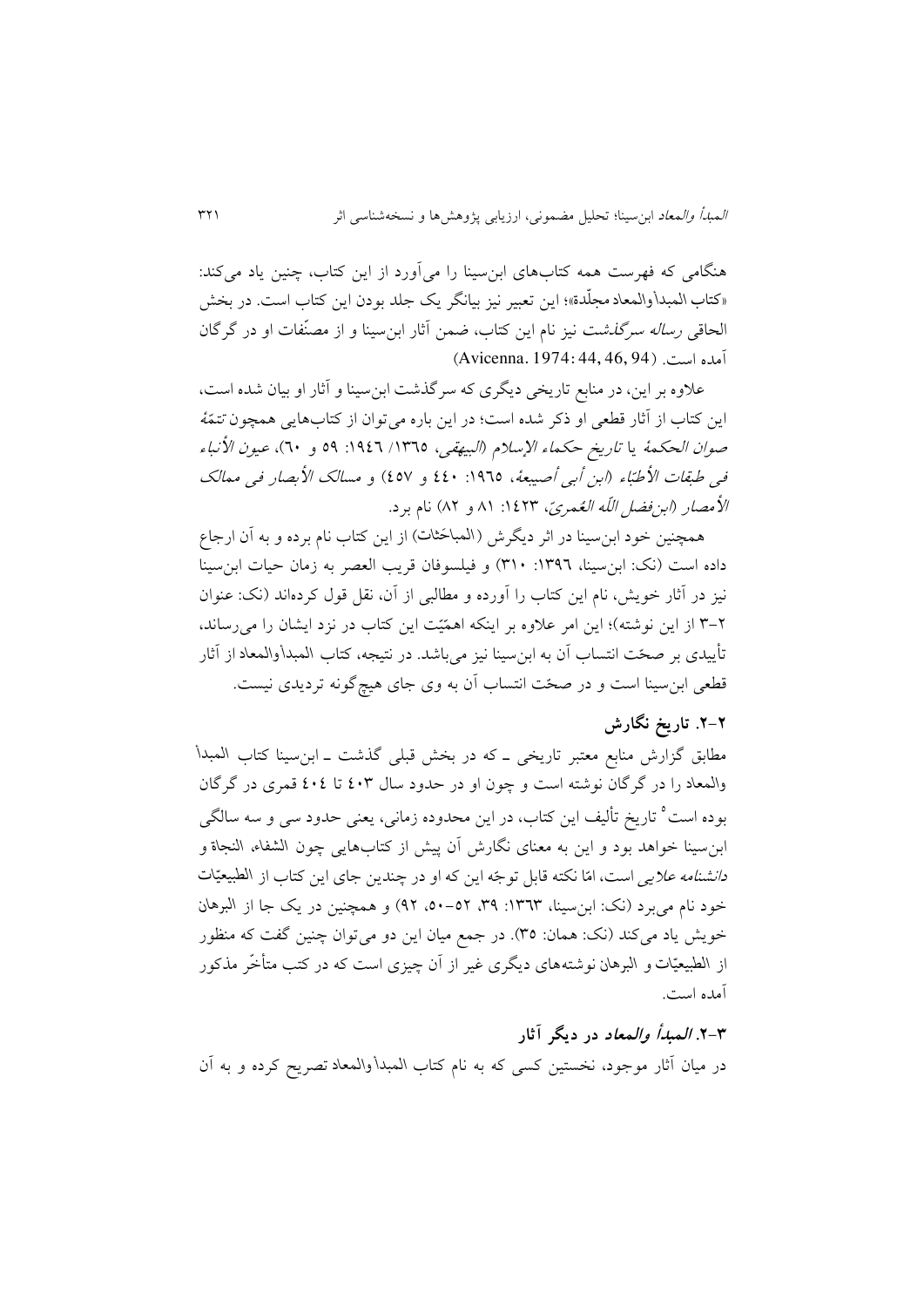ارجاع داده، خود ابن**سینا است. او در کتاب المباخثات در مسأله** نسبت نفس به صوَر معقوله، چنین میگويد: »نسبة النفس إلى الصور المعقولة کنسبة الماد ة إلى الصور بوجه ما وإن کان بینهما خالف کما ذکر في کتاب *المبدأ والمعاد* ...« )ابنسینا، :6331 364(؛ توضیح اين مطلب در فصل هفتم از مقاله اول کتاب المبدأوالمعاد با عنوان «في أنّ واجب الوجود معقول  $\ddot{\cdot}$ الذات وعقل الذات ...» آمده است. (نک: ابن سینا، ١٣٦٣: ٧ و ٨)

همچنین فیلسوفان پس از ابنسینا در آثار خود از کتاب *المبدأ والمعاد* ابنسینا ياد کرده و يا به آن استناد نمودهاند که نشان دهنده اهميّت اين کتاب در نزد ايشان است. نمونههايی از موارد مذکور که در آنها عالوه بر ذکر نام کتاب به مطالب آن نیز استناد شده است، با تطبیق بر نسخه چاپی *المبدأ والمعاد* در زير میآيد:

ا. فخرالدين رازي در المباحث المشرقيّة في علم الإلهيّات والطبيعيّات(رازي، ١٤١١، ١: ٣٢٨؛  ابنسینا، :6313 1-64(؛

۲. شهابالدین سهروردی در التلویحات اللوحیّة والعرشیّة (سهروردی، ۱۳۷۵ش، ۱: <del>۱</del>۹؛  ابنسینا، :6313 1-64(؛

.3 خواجه نصیرالدين طوسی در *شرح اإلشارات والتنبیهات* )طوسی، ،6331 :3 334؛ ابنسینا،  $(112 \cdot 1777$ 

.0 میرداماد در*القبسات* )میرداماد، ،6313 ص35؛ ابنسینا، :6313 00(؛

0. ملّاصدرا در رسالة في القضاء والقدر (صدرالمتألّهين، ١٣٠٢: ٢٢٥؛ ابنسینا، ١٣٦٣: ٩٩).

**.2-0 برخی از ویژگی ّ های مهم المبدأ والمعاد و مقایسه آن با النجاة <sup>و</sup>الشفاء** *المبدأ والمعاد* از جهت مبانی، شیوه و اهداف نگارش دارای ويژگی های مهم ی است که آگاهی به آن قبل از مطالعه کتاب، امری ضروری مینمايد. برخی از اين ويژگیها عبارتند از:

ا**لف. نگارش مطالب بر اساس مبانی فیلسوفان مشّائی:** ابن سینا در مقدّمه این کتاب مي گويد: «فإنّي أريد أن أدل في هذا الكتاب على حقيقة ما عند المشائين المحصّلين من حال المبدأ  $\ddot{\cdot}$ .<br>ا  $\overline{\phantom{a}}$ ֦֧ والمعاد«؛ اين عبارت بیانگر آن است که او میخواهد مطالب کتاب را بر اساس مبانی فیلسوفان مشّائی درباره مبدأ و معاد بنگارد. تعبیر مذکور، خواجه طوسی را بر آن داشته است که برای از بین بردن ت عارض مطرح شده در مسأله ات حاد عاقل و معقول در *المبدأ*  والمعاد و آثار ديگر ابنٍسينا<sup>٦</sup>، اثبات مسأله مذکور در اين کتاب را به خاطر التزام او در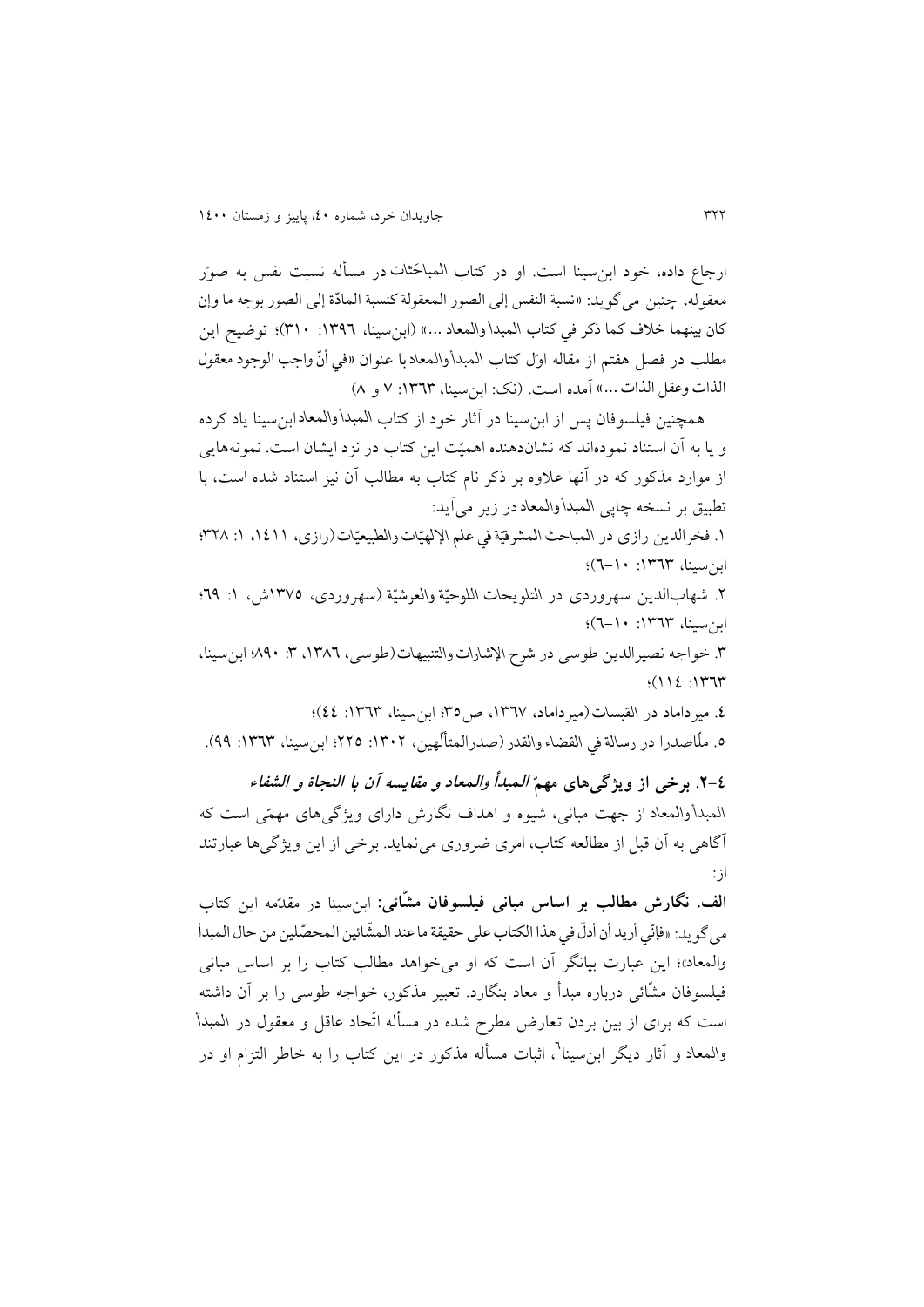نگارش کتاب بر مبنای اصول فلسفه مشّاء بداند (طوسی، ۱۳۸٦، ۳: ۸۹۰)؛ امّا سخن خواجه طوسی در اين مسأله و مسائل مانند آن، قابل پذيرش نیست، زيرا الزمه عبارت ابن سینا اين نیست که هر مطلبی، هر چند نادرست، اگر در نزد فالسفه مش اء صحیح باشد، در اين کتاب آورده و توجیه میشود؛ بلکه به اين معناست که مباحث اين کتاب، بر مبنای مطالب صحیح و حقایقی است که در نزد مشاء هست؛ به بیان دیگر، عبارت فوق، بر «آنچه در نزد مشّاء، حقیقت است» دلالت ندارد، بلکه بر «حقایقی که در نزد مشّاء هست» ناظر است. همچنین در مواردی که ظاهر عبارات فیلسوفان مشّائی نادرست باشند، ابن سینا سعی کرده است تا آن عبارات را به وجه درست تفسیر کند. نکته مهم ديگر اينکه ابنسینا در برخی از فصول این کتاب، نظرات و استدلال های مختصّ به خود را که مورد توجّه مشّائیان نبوده است، نیز بیان م*ی کند.* ``

شیوه ابن سینا در تصنیف اين کتاب از حیث ارتباط با مبانی فیلسوفان مش ائی، مشابهت زيادی با کتاب *الشفاء* و *النجاة* دارد. اين اد عا، هم از حیث مشابهت متن و هم از مطالب مذکور در مقد مههای *المنطق* و *السماع الطبیعي* کتاب *الشفاء* قابل اثبات است؛ با اين توضیح که او در مقدّمههای مذکور علاوه بر اينکه به رعايت جانب شريکان مشّائی، انتشار مطالب صحیح آنها و چشمپوشی از خطاهای آنها تصريح میکند، بیان میکند که مطالب کتاب، مطابق رأی و نظر اوست و در برخی موارد، نظرات خاص خود را نیز به آن افزوده است.  $(1 \cdot |YV \setminus \mathcal{X})$  (i)  $(1 \cdot |Y \setminus \mathcal{X})$  (i)

**ب. ثمره دو علم مابعدالطبیعة و ّ طبیعی ات:** ابنسینا در اين کتاب، برخالف آثار دايرة المعارفگونه خود ـ همچون *الشفاء*، *النجاة* و دانشنامه عالئی ـ دنبال ارائه مطالب جامع فلسفی در موضوعات گوناگون نیست، بلکه هدف او از اين تصنیف، پرداختن به ثمره و حاصل مهمترين علوم فلسفی، يعنی علم *مابعدالطبیعة* و علم *طبیعیات* است. او يادآور میشود که ثمره علم *مابعدالطبیعة* ، بخشی است که درباره مبدأ او ل و نسبت موجودات ـ بر اساس ترتیبشان ـ با او بحث میکند؛ و ثمره علم *طبیعیات* نیز شناخت جاودانگی نفس و دارای معاد بودن آن است؛ به همین دلیل، *المبدأ والمعاد* را در سه مقاله تنظیم میکند که دو مقاله نخست آن درباره «مبدأ» و مقاله سوّم درباره «معاد» است. (نک: ابن سینا، ۱۳٦۳:  $($ 

**ج. برطرف کردن مشکالت علمی پیشینیان:** برخی از اصولی که ابنسینا هنگام نوشتن اين کتاب به آنها توجّه داشته، عبارت است از: تبيين روشن مطالب دشوار و پيچيده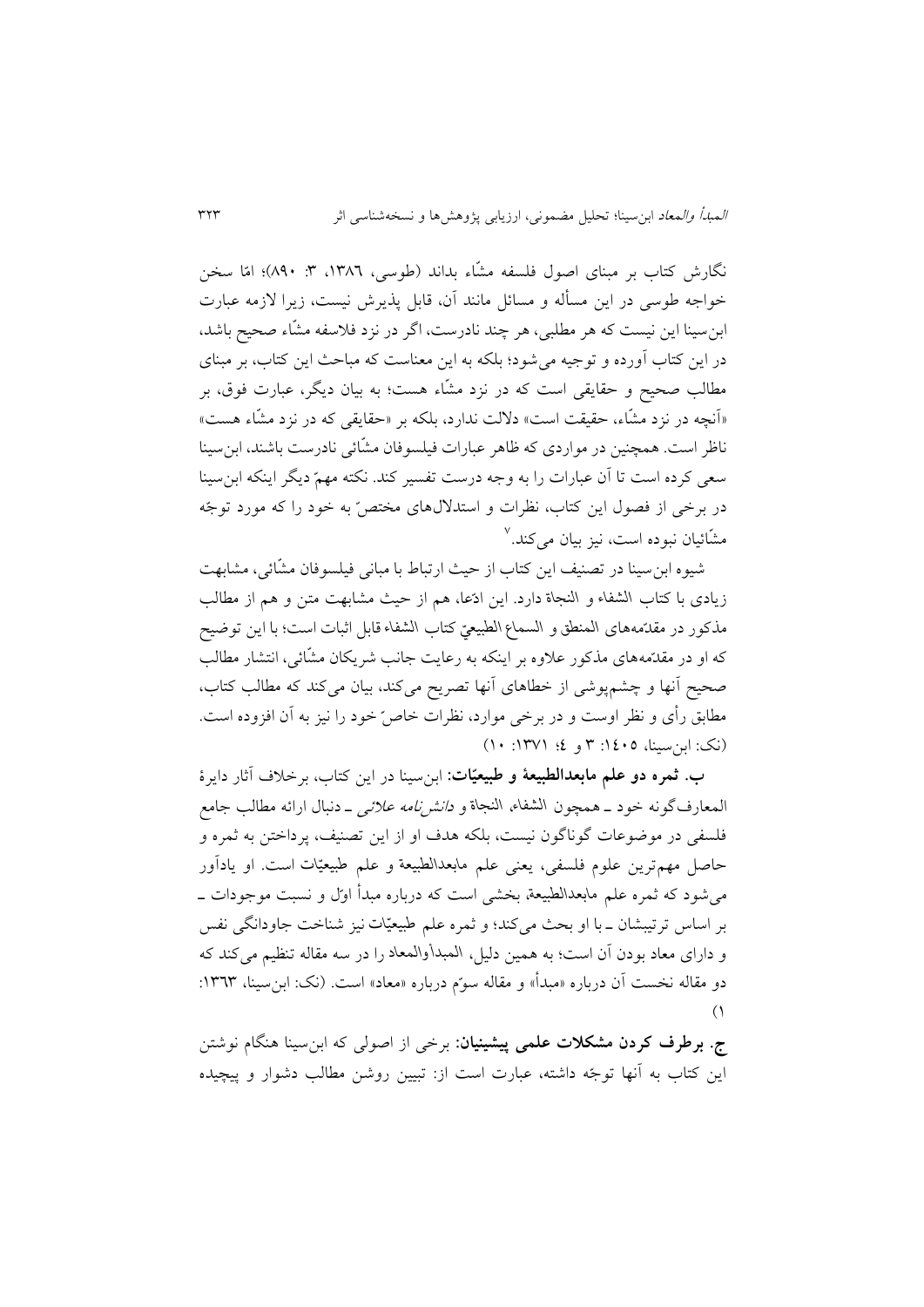پیشینیان، آشکار ساختن مطالب ناگفته ايشان، نظم دادن به مطالب پراکنده آنها و همچنین شرح و بسط موضوعاتی که قبل از او به صورت مجمَل و مبهم مطرح شده بود. (نک: همان) برای نمونه به يک مورد در اين خصوص اشاره می شود: ارسطو حرکت فلک را به واسطه «طبع»، «نفس» و نیز به واسطه «قوّهای نامتناهی» میداند و ظاهر عبارات وی در اين خصوص، متناقض مینمايند؛ از اين رو، ابنسینا برای اينکه اين مشکل را حل کند، مسائل مربوط به اين اقوال را با مقدمات لازم، در چند فصل تبیین میکند و در نهايت مى گويد: «وقد اتّضح لك أنّ الفيلسوف إذا قال: إنّ الفلك متحرّك بطبعه فماذا يعني، أو قال: إنّه  $\frac{1}{2}$ متحرّك بالنفس فماذا يعني، أو قال: متحرّك بقوّة غير متناهية تحرّك كما يحرّك المعشوق فماذا يعني، وأنّه ليس في أقواله تناقض ولا اختلاف» (ابنسينا، ١٣٦٣: ٦١) البته لازم به ذكر است كه رعايت ֦֧֦֧֦֧֦֧֦֧֦֧֦֧֦֧֦֧֦֧֦֧֦֧֦֧֦֧֦֧֟֝ اصول مذکور، در الشفاء و النجاة که در آنها نیز قصد مشايعت و همراهی با فیلسوفان مش ائی را داشته، مشهود است.

**د. اختصار نویسی و پرهیز از آوردن براهین سخت و طوالنی:** از ويژگی های مهم اين کتاب، بیان مطالب به صورت موجَز و مختصر و همچنین استفاده از برهانهای ساده و حتّىالإمکان کوتاه است. ابنِسینا موقع نوشتن این کتاب، خود را به مختصرنویسی و 3 پرهیز از استداللهای دشواری که مبتنی بر تشکیل قیاسهای فراوان باشد، ملتزم میداند. و در اين کتاب، در غير از موارد ضروری°، از تطويل اجتناب کرده و برخلاف عادت رایجش ``، به ارجاع و در برخی موارد، به مصادره بسنده کرده است. (برای نمونه نک: ابن سینا، ١٣٦٣: ٥٠، ٨٢ ،٦٢) وی همچنین سعی داشته است که در میان برهانهای موجود، روشن ترين آنها را بيان کند؛ برای نمونه، پس از تبيين برهان اتّحاد صورت معقوله با عقل بالقوّه، میگوید: «برای این مسأله، برهانهای پیچیده و دشواری نیز وجود دارد، امّا ما آنها را رها کرده و به آشکارترين برهان، تکيه کرديم». ابنسينا در بخش پايانی کتاب نیز، پايبند بودن خود به اين شیوه را يادآور میشود. )همان: 616(

**ه. مباحث اختصاصی المبدأ والمعاد:** اين کتاب با وجود شباهتهايی که با آثاری همچون *النجاة* و *الشفاء* دارد، حاوی مطالب، تبیینها و استداللهای متفاوت از کتب مذکور است. اين تفاوتها در مقاله دوم و خصوصًا مقاله سوم اين کتاب، بيشتر ديده میشود. برخی از مهمترين مطالب، تبیینها و استداللهای متفاوت در اين کتاب عبارتند از: اتّحاد عاقل و معقول، دوام اتّصالی حرکت مکانی، اثبات حیات در افلاک، معنای ابداع نزد حکماء، عنايت و عدل صانع و آثار حکمت او بر آسمانها و زمین، کمال نفس و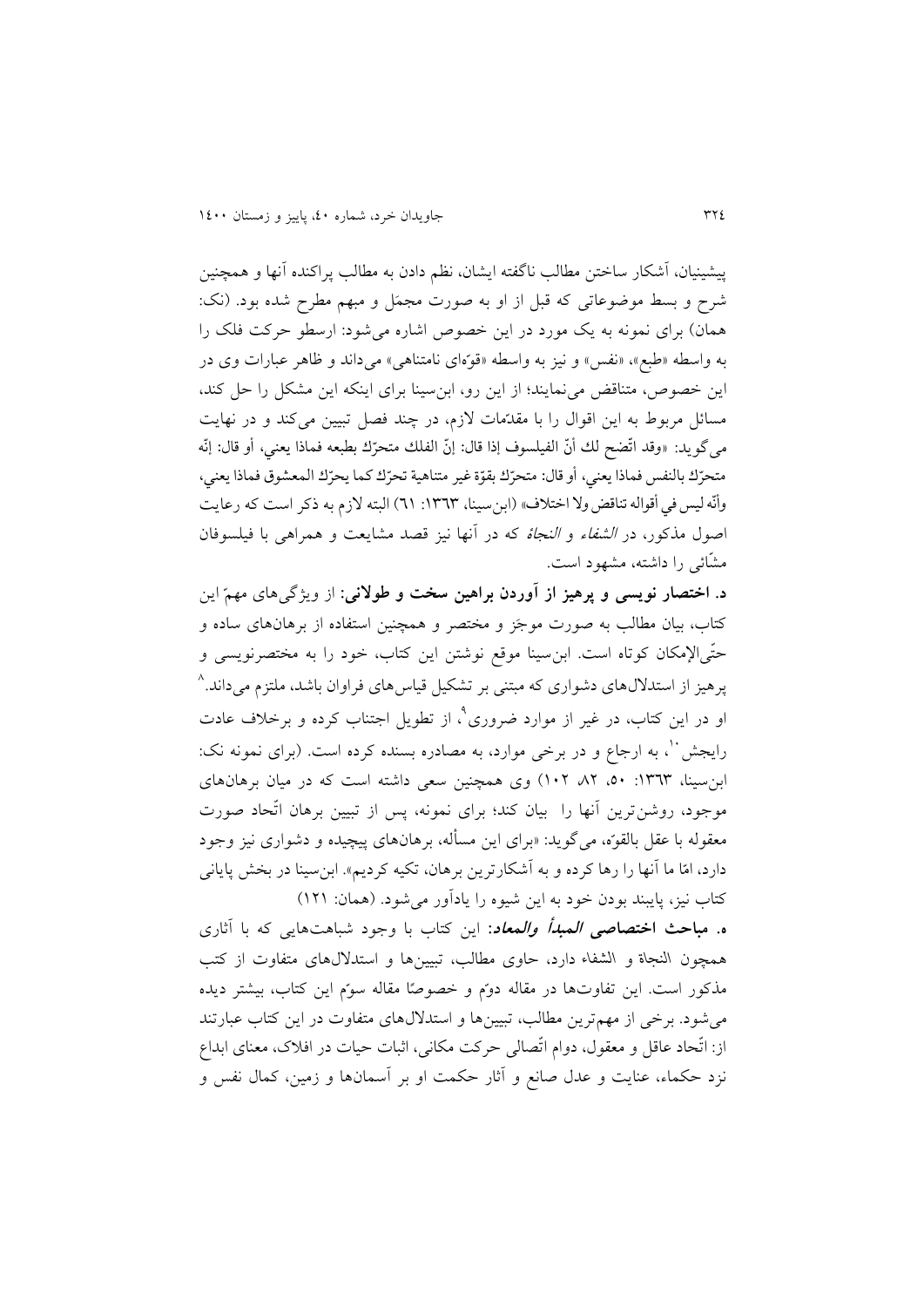غايت کمال عالَم عائد، مباحثی از سعادت و شقاوت، ويژگی های نبوّت و ... .

## **.5 پیشینه تحقیق و ارزیابی اجمالی**

تاکنون چهار اثر در خصوص ارائه متن کتاب *المبدأ والمعاد* ابنسینا منتشر شده که دو اثر، شامل متن اصلی و دو اثر ديگر، ترجمه فارسی و فرانسوی متن است که هر يک از آنها به ترتیب انتشارشان مورد ارزيابی قرار میگیرند:

**.5-0 ترجمه محمود شهابی:** اين اثر، او لین و تنها ترجمه کامل از کتاب *المبدأ والمعاد* به زبان فارسی و البتّه بدون ارائه متن عربی است که از روی نسخ خطّی انجام گرفته است. '' شهابی ابتدا متن کتاب را از روی نسخهای پرغلط استنساخ میکند و سپس متن حاضر شده را به شیوه قیاسی و گاهی با مقابله با کتاب *الشفاء* و *النجاة* تصحیح میکند و پس از آن، چند نسخه خط ی را ـ که نسبت به نسخه خودش مرجوح بودند ـ در تهران يافته و در فرآيند تصحیح از آنها نیز استفاده میکند. در نهايت، وی برای شروع کار ترجمه، به چهار نسخه در کتابخانه آستان قدس رضوی دسترسی پیدا میکند که یکی از آنها قدیمیتر بوده و همان را نسخه اساس برای ترجمه قرار میدهد<sup>۱۲</sup> و از سه نسخه دیگر که تاریخ کتابت اّنها متأخّر بوده به عنوان نسخهبدل™ استفاده میکند. (نک: ابن سینا، ۱۳۳۲: ب و ج؛ ابن سینا، ۱۳۸۸: ٤٣)

**ارزیابی:** مالحظاتی که در خصوص اثر چاپ شده محمود شهابی به نظر میرسد به قرار زير است:

6 . محدودي ت دسترسی شهابی به ديگر نسخههای ارزشمند *المبدأ والمعاد*؛ .1 عدم بیان ويژگیها و ارزش کیفی نسخههای در دسترس؛ ٣. عدم گزارش نسخهبدلها در متن ترجمه، جز در يک مورد (نک: شهابی، ١٣٣٢: ١١٤)؛ ٤. اشکالات فراوان در متن که برخی از آنها به نسخههای در دسترس وی و یا خوانشهای ناصحیح <sup>۱۶</sup> از نسخهها بازگشت دارد و برخی به عدم رعایت شیوه صحیح ترجمه.<sup>۱۵</sup> بنابر این در ترجمه مذکور، اصول و قواعد ضروری تصحیح انتقادی رعايت نشده است و نمیتوان از آن، به عنوان منبع مورد اعتمادی از کتاب *المبدأ والمعاد* بهره برد.

**.5-2 تصحیح عبدالل ه نورانی:** اين تصحیح از سال 6313 تا کنون تنها منبع چاپی ارجاع به متن عربی *المبدأ والمعاد* بوده است. نورانی بناب ر آنچه در مقد مه آورده است، از سه نسخه برای تصحیح استفاده کرده و به نسخه های ديگری ـ که آنها را معر فی نمیکند ـ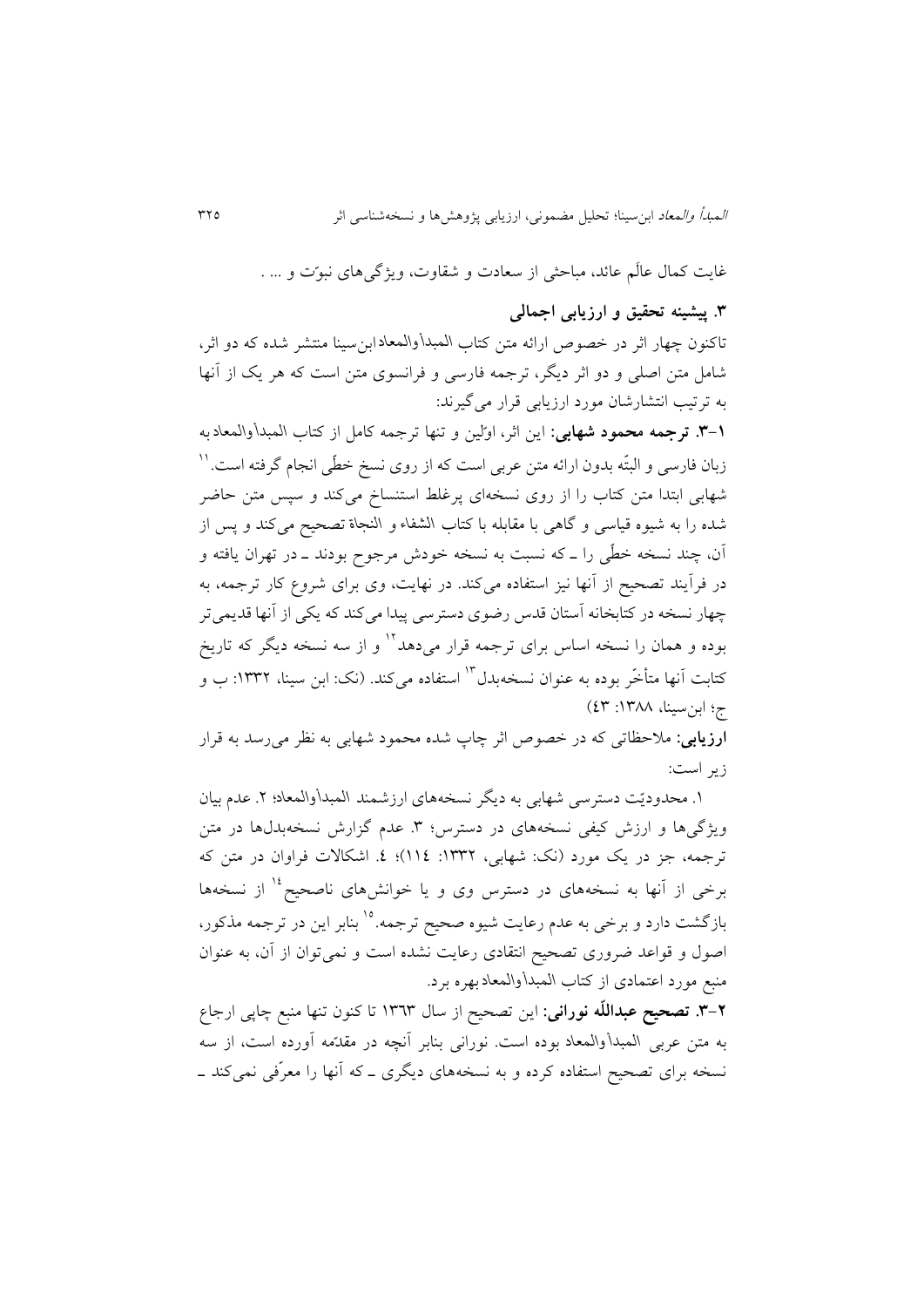مراجعاتی داشته است. اين اثر در کنار دقّتهای نسبی برای ارائه متن منقّح، دارای کاستی هایی از جهت تحقیق در اثر، نسخهشناسی و اتّخاذ شیوهای علمی برای تصحیح و همچنین اشکاالت فراوان در متن ارائه شده است که متعاقبا به صورت تفصیلی مورد ارزيابی قرار میگیرد.

**۳-۳. نسخه چاپی محمّد عثمان**<sup>٦٠</sup>: با مقابله متن این کتاب با تصحیح عبداللّه نورانی، معلوم شد که محمّد عثمان، عین متن تصحیح شده نورانی را بدون تغییر در پاراگرافبندیها و حتّی بسیاری از اشکالات حروفنگاشتی، در کتاب خود آورده است. همچنین وی تاريخ کتابت تنها نسخه مورد استفادهاش را 531 ق اعالم میکند )ابنسینا، :1463 16(؛ در حالی که اين نسخه، همان نسخه کتابخانه احمد ثالث )استانبول( به شماره 3113 است و تاريخ کتابت آن در ترقیمه نسخه، 534 نوشته شده است؛ تصويری که وی  $^{\circ\circ}$ از ابتدا و انتهای اين نسخه در بخش نخستين کتابش می $\vec{ }$ ورد، نيز مؤيّد اين مطلب است تنها کاری که اين نويسنده در اين کتاب انجام داده، اضافه کردن برخی پاورقیهای بدون نظم و ضابطه در توضیح برخی اصطالحات اين کتاب است؛ بنابراين کتاب مذکور، فاقد ارزش علمی است.

**.5-۲ ترجمه یحیی میشو**^`: این اثر توسٌط نویسنده، به عنوان یک کار در حال پیشرفت <sup>۱۹</sup>معرّفی شده است. ترجمه مذکور به زبان فرانسوی و بدون ارائه متن عربی است و هرچند که هنوز چاپ نشده، امّا به صورت آنلاین منتشر شده است.<sup>۲۰</sup> طبق گزارشی که میشو در مقدّمه کار تحقیقی خود ارائه می دهد او مقاله سوم این کتاب را در سال ۱۹۸۱ یعنی قبل از انتشار تصحیح عبداللّه نورانی، از روی پنج نسخه<sup>۲۱</sup> ترجمه کرده است. پس از انتشار تصحیح نورانی، وی مقاله اول و دوم را از روی آن ترجمه کرده و پس از بررسی بیش از چهل نسخه خطّی ــ که البتّه فاقد گزارش است ــ ده نسخه را برای تصحیح خود نتخاب نموده است.<sup>۲۲</sup>

**ارزیابی:** درباره کار میشو موارد زير قابل ذکر است:

.6 پس از گذشت چهل سال از کار وی، تنها شش فصل از مقاله نخست )پنج صفحه از اثر) از مجموع ۸۳ فصل کتاب، به عنوان کار تقریباً قطعی معرّفی شده است<sup>۲۳</sup>؛ ۲. او نسخههای منتخَب را توصیف نکرده و تنها به نام کتابخانه و شماره نسخهها بسنده کرده است؛ ٣. از دلایل انتخاب نسخههای دهگانه، سخنی به میان نیامده است؛ ٤. به نظر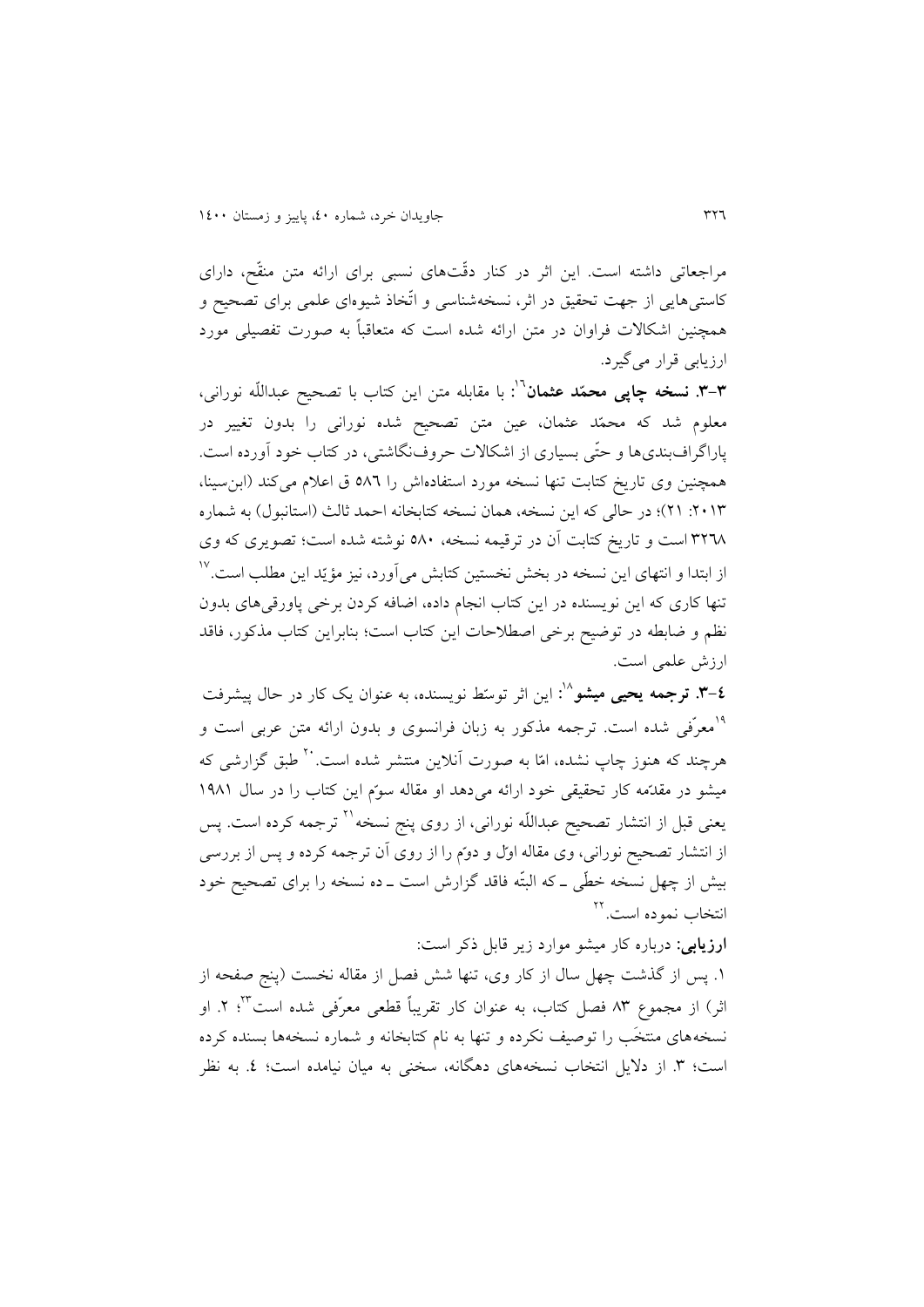میرسد در اين تصحیح، سعی شده است از روش تصحیح التقاطی استفاده شود، ام ا چون اتّخاذ اين روش، منوط به بررسی و سنجش اعتبار نسخهها و شناخت هويّت آنهاست و در اين اثر، هيچ گزارشی از اين کار ارائه نشده است<sup>٢٤</sup> شايد بتوان اين روش را «تصحيح ذوقی» يا «تصحيح آزاد» ناميد كه در اين صورت، ارزش چندانی نخواهد داشت.<sup>۲۰</sup> بنابراين هم از حیث محتوای بسیار اندک ارائه شده و هم از حیث روش تصحیح نمیتوان اين کار را به عنوان يک تصحیح معتبر دانسته و به آن اعتماد و بسنده کرد.

# **.0 ارزیابی تفصیلی تصحیح عبدال له نورانی**

تصحیح عبداللّه نورانی از سه منظر اساسی مورد بررسی و ارزیابی قرار میگیرد: **الف ـ تحقیق در اثر:** نورانی برای تصحیح خود، مقد مهای بسیار کوتاه نوشته که شامل شماری از مسائل کلّی و بدون ارجاعات لازم است. وی همچنین یک صفحه را با عنوان «الفهرس العام» و شامل اسامی اشخاص، کتب و برخی اصطلاحات گزينشی آورده است که علاوه بر نقصان<sup>۲</sup>٬ نظم و ضابطه خاص<sub>ّی</sub> در آن ديده نمی شود.

**ارزیابی**: با توجّه به قواعد و اصول تصحیح علمی یک اثر میتوان گفت جای این عناوین در تصحیح او خال<sub>ی</sub> است: ۱. مقایسهای دقیق بین مطالب *المبدأ والمعاد* با سایر آثار ابنسینا و بیان اشتراکات و افتراقات؛ 1 . بیان تأث رات اين کتاب از آثار ديگران و همچنین تأثیرات آن در نویسندگان بعدی؛ ۳. افزودن تعلیقات و توضیحات به متن در موارد ضروری؛ ٤. فهرست منظَّم و دقیق أعلام، اصطلاحات فلسفی و مقارنههای مطالب کتاب. **ب ـ نسخهشناسی:** نورانی در مقد مه تصحیح خود میگويد که بیش از بیست نسخه در کتابخانههای دنیا از کتاب *المبدأ والمعاد* موجود است. وی بدون اينکه اين نسخهها را معر فی کند و ويژگیهای هر يک را بشمارد، میگويد نسخهها را مقابله و مقايسه کرده و نسخه خطی کتابخانه احمد ثالث )استانبول( با شماره ،3113 نسخه اساس تصحیح خود قرار داده است و نسخهبدلهای تصحیح خود را نسخه کتابخانه آستان قدس (مشهد) به شماره ۹۷۱ و نسخه کتابخانه نور عثمانیّه (استانبول) به شماره ۳۸۹٤ معرّفی میکند. وی میگويد آنچه از دو نسخهبدل مذکور، مورد استفاده قرار گرفته، در کروشه آورده و نیز برای تأيید قرائت و تثبیت متن، به ساير نسخهها مراجعه داشته است.

<mark>ارزیابی</mark>: درباره آنچه که عبداللّه نورانی در مقدّمه خويش آورده است، نکات زير قابل مالحظه است: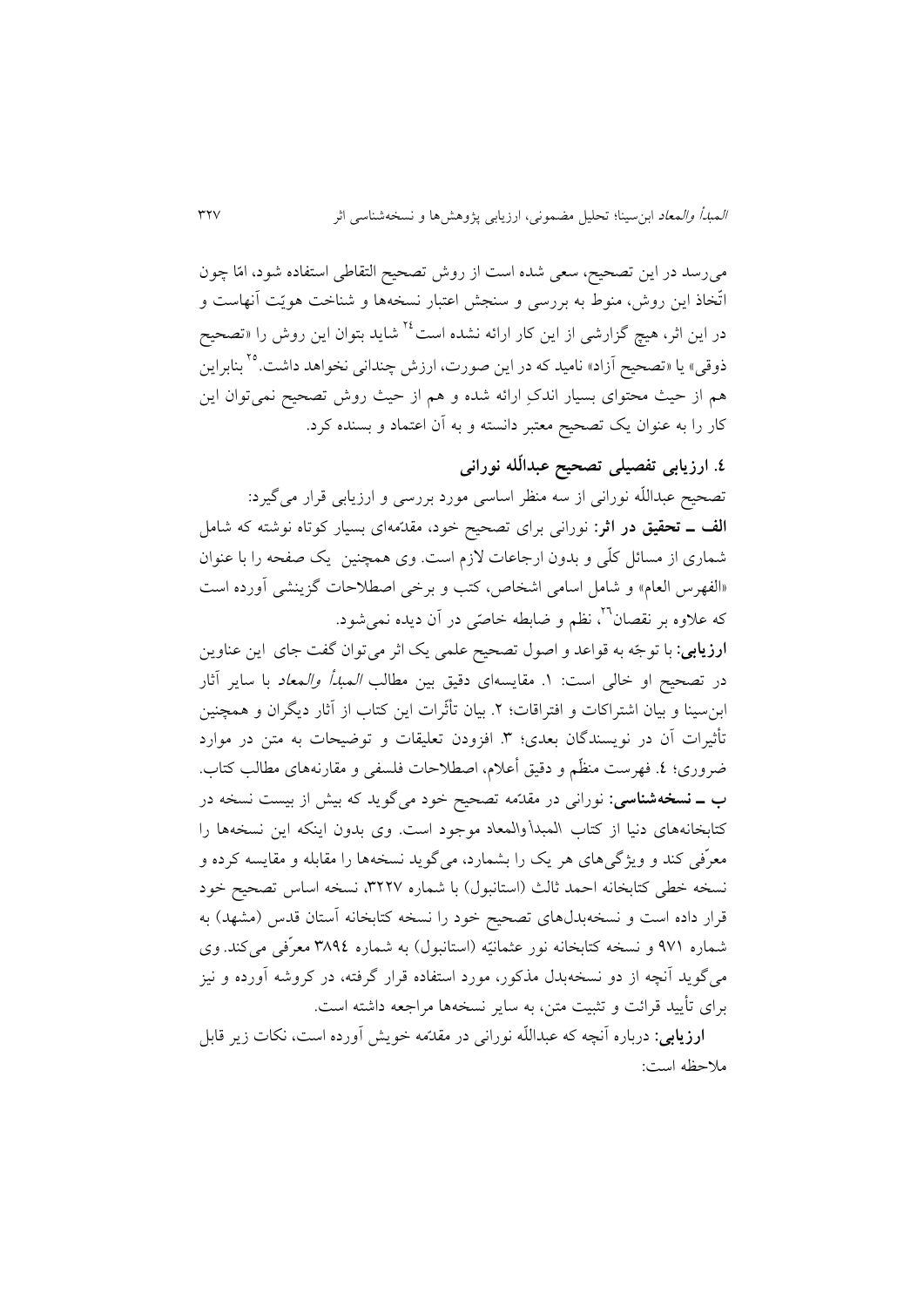.6 نورانی به بسیاری از نسخههای *المبدأ والمعاد* دسترسی نداشته و همین امر، موجب ضعف اساسی در تصحیح انتقادی است؛ ۲. در مقدمه نورانی از خصوصیّات هر یک از نسخهها، علّت انتخاب نسخه اساس و نسخهبدلها و همچنین از نوع مقابله و مقایسهای که میان نسخهها انجام شده، سخنی به میان نیامده است؛ ۳. شماره نسخه خطّی کتابخانه احمد ثالث (استانبول) که نسخه اساس ايشان بوده، بنابر گزارش مهدوی و فنخا، ٣٢٦٨ است، نه ٣٢٢٧؛ گوتاس نیز متذکّر این مطلب شده است (Gutas. 2014: 20)؛ ٤. شماره صحیح نسخه کتابخانه نور عثمانیّه (استانبول)، ٤٨٩٤ است؛ ٥. از گفته نورانی، چنین استنباط می شود که شیوه تصحیح او «تصحیح بر مبنای نسخه اساس» است، ولی در تصحیح وی، نسبت به شیوه مذکور و حتّی روش «تصحیح بینابینی» دیده نمیشود. همچنین متن تصحیح شده، جز در موارد بسیار کمی، فاقد گزارش نسخهبدلها است؛ ٧. درباره رجوع به ساير نسخهها هیچ گزارشی در اين تصحیح ديده نمیشود.

**ج ـ تصحیح متن:** با بررسی و مقابله متن تصحیح شده نورانی با سه نسخه مذکور در مقدّمه وی، کاستیها و اشکالات زيادی از حيث افتادگی از نسخه اساس، عدم گزارش نسخهبدلها، وجود کلمات زائد، خوانشهای نادرست، خطاهای فراوان چاپی و تقطیعهای نابجا ديده میشود که در اين بخش، به دلیل رعايت اختصار، تنها به برخی از خوانشهای نادرست اشاره میشود:

| كلمه صحيح | متن چاپی                                             | سطر   | صفحه       | رديف         |
|-----------|------------------------------------------------------|-------|------------|--------------|
| إيقاع     | باعتبار ا <b>رتفاع</b> النسبة الى ذلك الغير          |       |            |              |
| وجود      | لانِّ كلِّ علَّةٍ أقدمُ في وجوبِ الذاتِ من المعلولِ  | ا آخر | $\epsilon$ | $\mathbf{r}$ |
| يقوم      | فلكلِّ واحد منهما شيء آخر يقرن به أقدم               |       | ٥          | $\mathsf{r}$ |
| کلِّ      | أنَّ الصورةَ المعقولةَ لكلِّ ماهيّةٍ فارقتِ المادّةَ | أخر   |            | $7$ $2$      |
| هذه       | فاذاً ليس أن يعقل بهذه الصورة نفس وجودِها …          | ۱۳    | $\wedge$ 0 |              |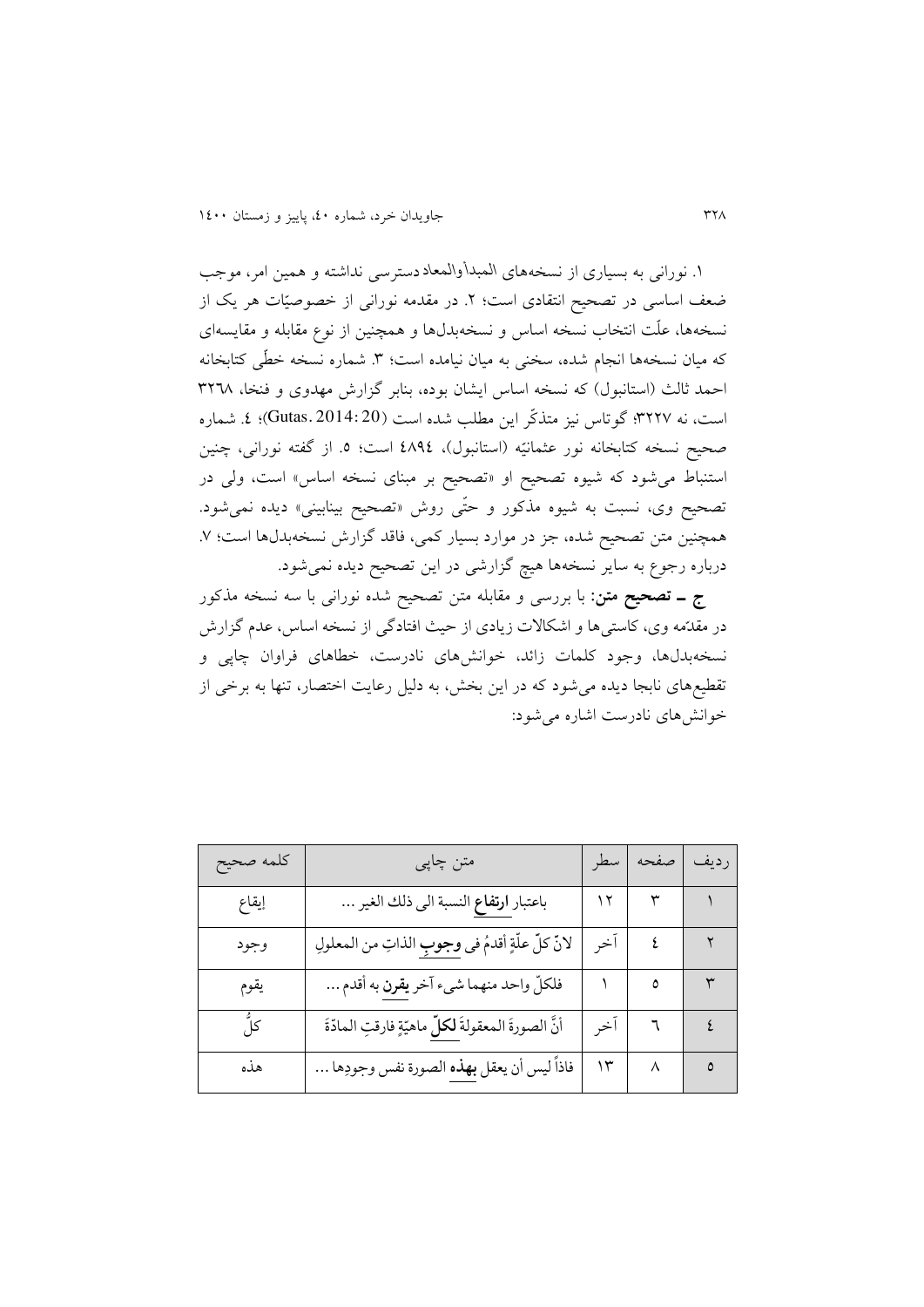| الحَرِّ              | لو كان <b>الجزء</b> من النار قائمًا بذاته      | ٣  | ١. | ٦                        |
|----------------------|------------------------------------------------|----|----|--------------------------|
| منغلقةً              | ولهذا براهينُ مغفولةٌ تركناها واعتمدنا الأظهرَ | ۱. | ۱. | $\vee$                   |
| لكلٍّ ماهيّةٌ        | أو يكون <b>لكلّ ماهيّةٍ</b> أخرى               | ٤  | ۱۳ | $\Lambda$                |
| يعرِضُ               | ولكنّه قد <b>يفرض</b> أن تكون القوّة الدرّاكة  | ۱۱ | ۱۸ | ٩                        |
| متقوّمةٌ             | وإلّا فذاته إمّا <mark>منفعلةٌ</mark> بما يعقل | ٥  | ۱۹ | ۱.                       |
| ليُعلَم،<br>الاعتراض | فتعلم أنّ هذا الاشتراط غير لازم                | ۱۱ | ۲٦ | $\backslash$             |
| المجرّدة             | أنّ الطبيعة المحرّكة                           | ٣  | ۲٨ | $\gamma$                 |
| الطبيعة في حالةٍ     | علّتها <b>الطبيعيّة هي حالةٌ</b> غير ملائمة    | ۱۱ | ۲٨ | $\gamma$                 |
| غايةً                | إعطاء الوجود علّةً لوجوده                      | ۱۸ | ٣٢ | $\frac{1}{2}$            |
| والمراد              | <mark>والمدار</mark> يُدفع من جانبِ            | ٩  | ٣٤ | $\overline{\phantom{a}}$ |

**.3 نسخهشناسی کتاب** *المبدأ والمعاد* **ابنسینا**

هر يک از فهرستهای منتشر شدهای که شامل کتاب *المبدأ والمعاد* ابنسینا است، تعداد محدودی از نسخه های موجود اين کتاب را معر فی کرده و در کنار اشتباهاتی که در آنها ديده میشود، به هیچ کدام نمیتوان به عنوان فهرست جامعی از اين کتاب، رجوع کرد؛ در اين ميان، پنج فهرست معروفی که قنواتی، مهدوی، گوتاس و درايتی (در فنخا و دنا) ارائه دادهاند، بیشتر قابل توجّه هستند، امّا آنها نیز در ضمن نقاط قوّت، کاستی هایی دارند؛ قنواتی در فهرستش عمدتا به معر فی نسخه های اروپايی پرداخته و در برخی موارد، دق ت کافی ندارد.<sup>۲۷</sup> مهدوی نیز با اینکه نسخههای ایرانی را به فهرستش افزوده، به بخش عظیمی از آنها دسترسی نداشته است و از اين جهت، کار او نقصان دارد. در فهرست گوتاس نیز تنها دو نسخه به فهرست مهدوی افزوده شده است. الزم به ذکر است که مهدوی و گوتاس نسخههايی از *المبدأ والمعاد* را در کتاب خود معر فی کردهاند که شماره آنها در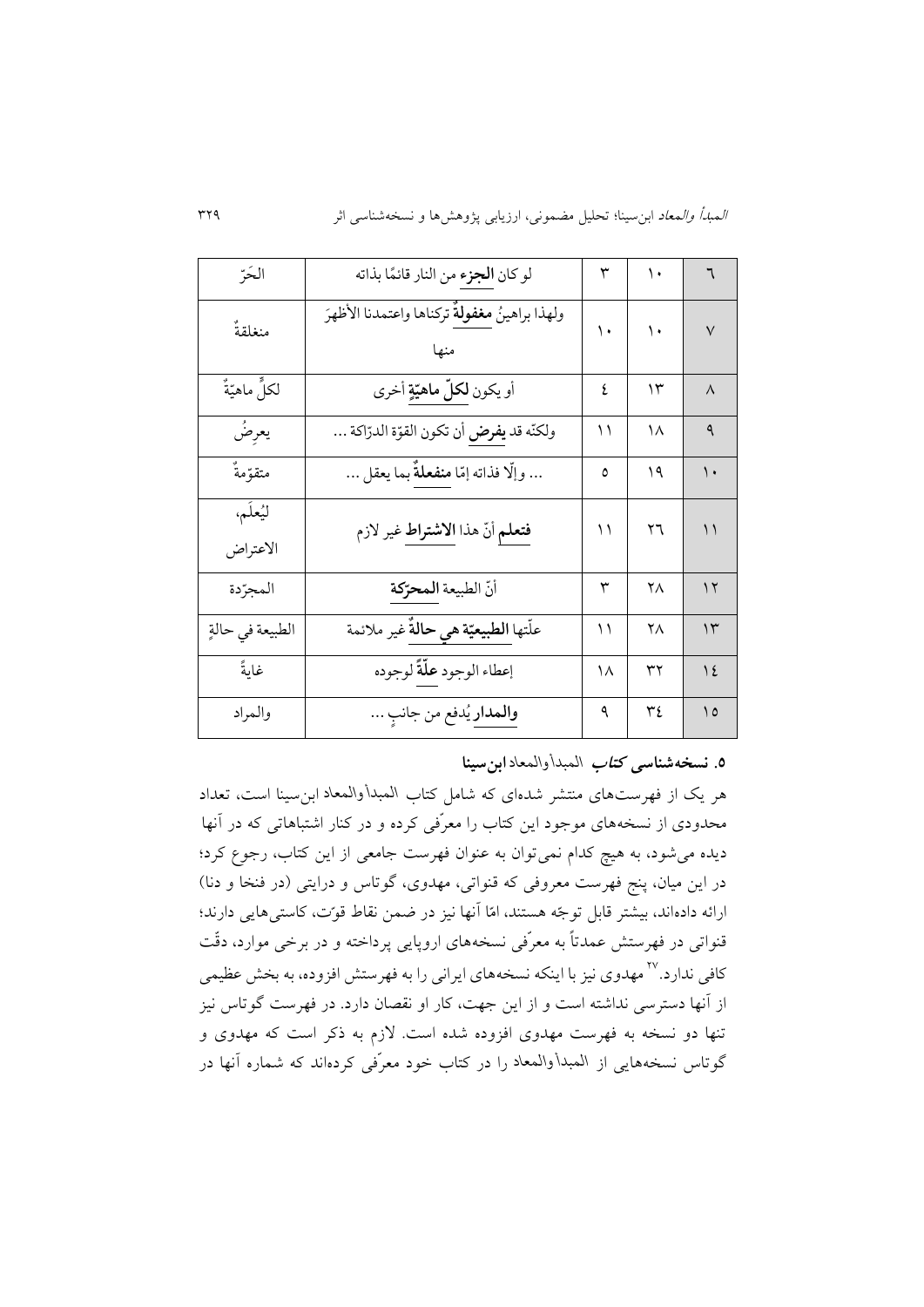فهرست نسخههای کتابخانههای مذکور يافت نشد؛ احتمال دارد اين شمارهها مربوط به شمارهگذاریهای قدیم آن نسخهها باشد.<sup>۲۸</sup> فهرست فنخا و دنا نیز در کنار خطاهایی که دارند°<sup>۲</sup>، منحصر در نسخههای خطّی موجود در ایران و یا میکروفیلمهای موجود از نسخههای خارج<sub>ی</sub> هستند. <sup>۳۰</sup>

با بررسی دقیق فهرستهای فوق و سایر فهرستهای مرتبط و همچنین تهیّه بسیاری از نسخههای کتاب *المبدأ والمعاد* فهرست نسبتا کاملی از نسخههای موجود از اين کتاب تهیّه شده که در بخش پیوست میآید. در این فهرست علاوه بر رفع اشتباهات فهرستهای گذشته، نسخه های جديدی نیز معر فی شدهاند. در جدول زير سهم هر يک از پنج فهرست فوق در معر فی نسخههای کتاب *المبدأ والمعاد* گزارش شده که با فهرست جديد قابل مقايسه است:

| مجموع               |     |      |           | تعداد نسخههای معرّفی شده |      |                      |       |          | فهرست                |  |
|---------------------|-----|------|-----------|--------------------------|------|----------------------|-------|----------|----------------------|--|
| نسخهها              | مصر | عراق | ايتاليا   | اسپانیا                  | هلند | انگلستان             | تركيه | ايران    |                      |  |
| ۱٦                  | ٠   | ٠    |           |                          |      | ۲                    | ۱۱    | ٠        | قنواتبي              |  |
| ٢٤                  | ٠   | ٠    |           |                          |      | ۲                    | ۱۱    | $\wedge$ | مهدوى                |  |
| ٢٦                  | ٠   | ٠    |           |                          |      | ۲                    | ۱۲    | ٩        | گوتاس                |  |
| ٤٥                  | ٠   | ٠    | ٠         | ٠                        |      | ٠                    |       | ٤٣       | فنخا                 |  |
| $\mathfrak{t} \vee$ | ٠   | ٠    | $\bullet$ | ٠                        |      | ٠                    |       | ٤٥       | درانية<br>م<br>دنا   |  |
| ۷۱                  | ٣   | ٣    | ١         |                          |      | $\mathbf{\breve{y}}$ | ۱٥    | ٤٥       | (ويراست دوم)<br>جديد |  |

#### **.3 نتیجه**

کتاب المبدأ والمعاد از آثار مهمّ فلسفی ابن سینا است که مورد توجّه فیلسوفان بزرگ پس از وی بوده است و در کنار شباهتهايش به ديگر آثار ابنسینا، از جهت محتوا و اسلوب نگارش، ويژگیهای منحصر بفردی دارد و به همین سبب، برای پی بردن به منظومه فکری ابن سینا ضرورت دارد تا مورد توجّه پژوهشگران قرار گیرد. از طرفی، ارزیابی پیشینه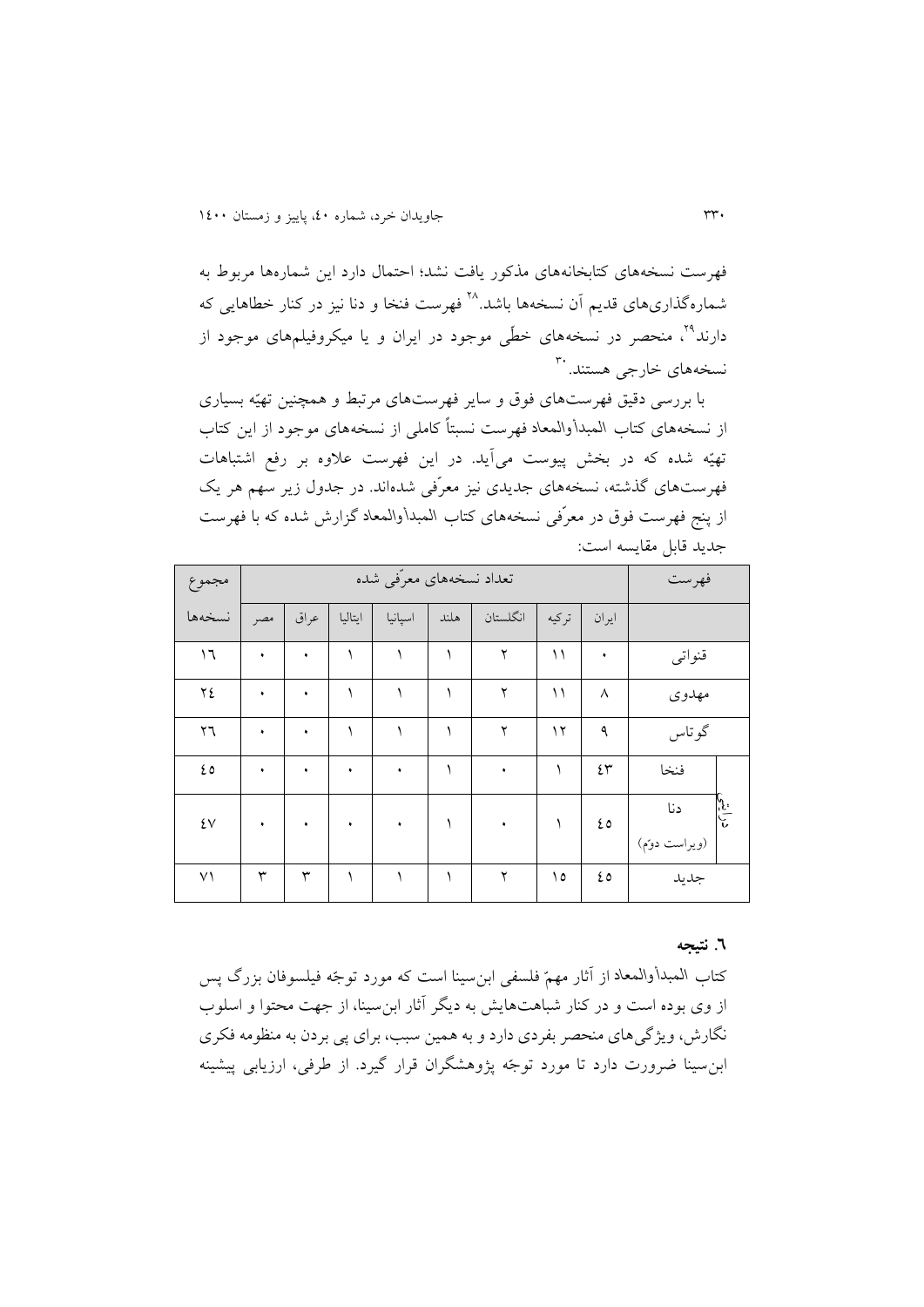پژوهش بیانگر اين است که آثار منتشر شده در خصوص اين کتاب، دارای کاستیها و اشکالاتی است که مانع از اعتماد به آنها به عنوان یک متن منقّح و معتبر است. برخی از مهمترين نقدها به آثار مذکور عبارتند از: ۱. فقدان مقدّمه علمی درباره کتاب و تبيين جايگاه آن در میان ساير آثار مرتبط با آن؛ 1 . محدودي ت دسترسی به بسیاری از نسخههای ارزشمند؛ ٣. عدم بیان ویژگیها و ارزش کیفی نسخههای در دسترس؛ ٤. عدم ارزیابی دقیق از منشأ و تبار نسخهها؛ ٥. عدم گزارش نسخهبدل۵ا؛ ٦. اشکالات فراوان از حیث خوانش يا ضبطهای ناصحیح، افتادگیها، کلمات زائد و تقطیعهای نادرست. بنابراين در مجموع می توان گفت کارهای انجام پذيرفته در اين باره، فاقد دقّت کافی و رعايت ضوابط تصحیح انتقادی است و شايسته و بايسته است که اين اثر ارزشمند ابنسینا با دق ت کامل و با رعایت اصول و قواعد تصحیح نسخ خطّی، مورد تصحیح قرار گیرد.

**پیوست توضیحات** .6 در برخی نسخهها به دلیل نبود فهرست چاپی يا عدم دسترسی به آن، به منابع الکترونیکی ارجاع داده شده است. .1 در فهرست قنواتی، تاريخ کتابت برخی نسخهها ـ که به آنها دسترسی نداشتیم ـ ذکر شده که اين موارد در ستون تاريخ کتابت نسخهها، مشخّص شدهاند. البتّه چون اين تاريخها تنها در اين فهرست آمدهاند، احتمال دارد تاريخ تخمینی کتابت نسخهها باشد. .3 نشانه )ف( بیانگر فهرست کتابخانه مذکور میباشد. .0 برخی از اطالعات نسخهها که به دلیل عدم دسترسی و عدم ذکر در فهرستها معلوم نیست، با علامت (\*) مشخّص شده است. .5 برخی نسخههای خارجی که در ستون فهرست فنخا و دنا ، عالمت ) )خورده است، مربوط به میکروفیلمهای موجود آن نسخهها در ايران است.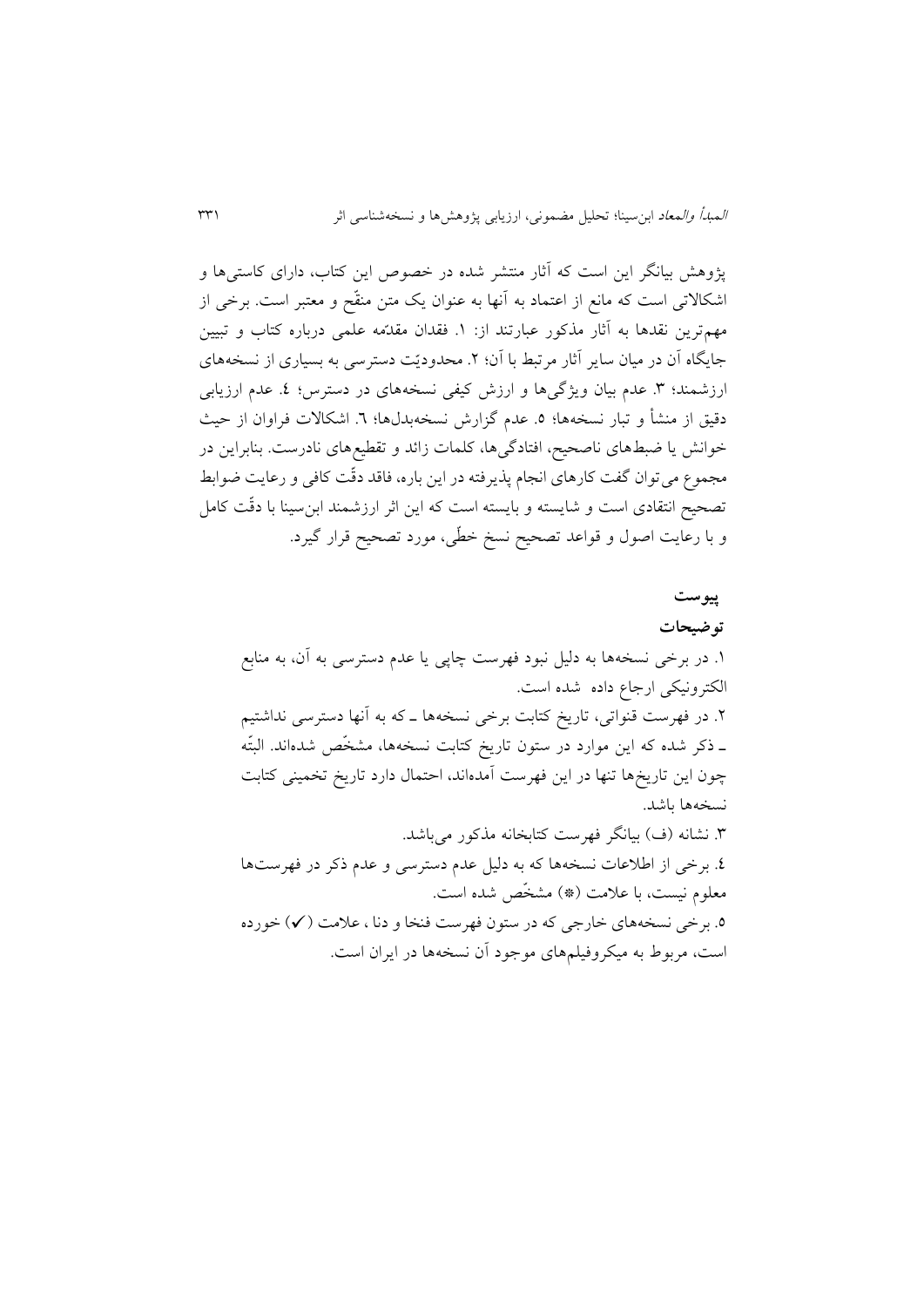|                                       |                          |              |              | موجود در فهرستها |              |                                                           |                                  |                                                   |                   |          |                       |
|---------------------------------------|--------------------------|--------------|--------------|------------------|--------------|-----------------------------------------------------------|----------------------------------|---------------------------------------------------|-------------------|----------|-----------------------|
| كامل/ناقص                             | دنا (ويراست دقم          | ون<br>ک      |              | گوتاس<br>مهدوی   | وشن<br>موات  | فهرست                                                     | تاريخ كتابت<br>(قمري)            | شماره نسخه                                        | كتابخانه          | مكان     | رديف                  |
| كامل                                  |                          |              | $\checkmark$ | $\checkmark$     |              | ف: ص١٨۴                                                   | ۵۷۸                              | Y Y V                                             | فاتح              | استانبول | $\lambda$             |
| كامل                                  | $\checkmark$             | $\checkmark$ | $\checkmark$ | $\checkmark$     | $\checkmark$ | http://ktp.isam.or<br>g.tr/ktpgenel/deta<br>ilrecords.php | ۵٨٠                              | rr9A/V                                            | احمد ثالث         | استانبول | ٢                     |
| كامل                                  | $\checkmark$             | $\checkmark$ | $\checkmark$ | $\checkmark$     |              | ف: ج۴، ص۲۳۳                                               |                                  | ۹۷۱<br>ش. عمومی:۸۶۲   قرن ۶ و ۷  <br>ش. عمومی:۸۶۲ | آستان قدس         | مشهد     | $\mathbf{\breve{r}}$  |
| كامل                                  |                          |              | $\checkmark$ | $\checkmark$     |              | ف: ص۶۶                                                    | ۶۲۵                              | $\Lambda V$ ٢                                     | راغب پاشا         | استانبول | ۴                     |
| كامل                                  |                          |              |              |                  | ✓            | ف: ص۱۵۴                                                   | ۶۵۳                              | ۲۷۱۵                                              | نور عثمانيّه      | استانبول | ۵                     |
|                                       |                          |              | $\checkmark$ |                  |              | http://ktp.isam.or<br>g.tr/ktpgenel/deta<br>ilrecords.php | 8VQ                              | ۱۱۹۴                                              | بورسا   حسین چلبی |          | ۶                     |
| برخي از صفحات<br>نيازمند ترميم<br>است | $\vert \checkmark \vert$ | $\checkmark$ | $\checkmark$ | $\checkmark$     | $\checkmark$ | ف: ج٢، ص١٣                                                | بىتا<br>(احتمالاً<br>قرن ۸ یا ۹) | or. $1020a(2)$                                    | دانشگاه لیدن      | ليدن     | $\checkmark$          |
|                                       |                          |              | $\checkmark$ | $\checkmark$     |              | ف (طوپ قاپي سراي):<br>ص ۴۲۰                               | قرن ۸<br>(قنواتى)                | $rrr\Delta$                                       | احمد ثالث         | استانبول | $\boldsymbol{\wedge}$ |
| كامل                                  | $\checkmark$             | $\checkmark$ |              |                  |              | ف: ج۵، ص۴۶۳                                               | $\wedge$ 97                      | 199.11                                            | مجلس              | تهران    | ٩                     |
|                                       |                          |              |              |                  | $\checkmark$ | ف (طوپ قاپي سراي):<br>ص ۴۲۰                               | قرن ۹<br>(قنواتى)                | rr10                                              | احمد ثالث         | استانبول | $\mathcal{N}$         |
| فقط از اوّل تا                        |                          |              | $\checkmark$ | $\checkmark$     | $\checkmark$ | ف: ج۱، ص۳۰                                                | قرن ۹ یا ۱۰                      | $\Lambda$ ۶۹/۱۱                                   | گوپرولوفاضل       | استانبول | ۱۱                    |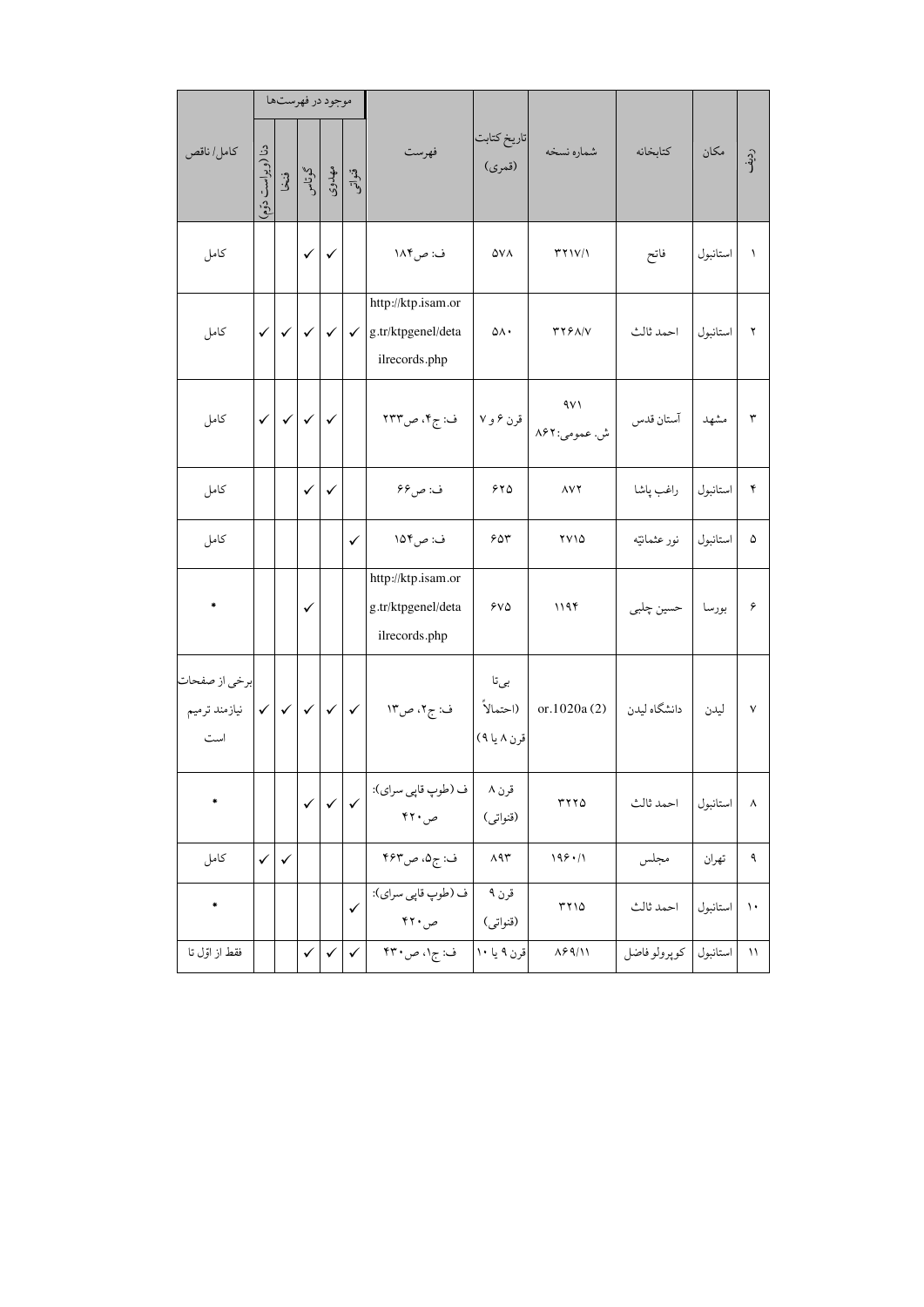| بخشي از فصل١٩                           |              |              |              |                                        |              |                                                           | (قنواتى)              |                               | احمد پاشا                                |          |                |
|-----------------------------------------|--------------|--------------|--------------|----------------------------------------|--------------|-----------------------------------------------------------|-----------------------|-------------------------------|------------------------------------------|----------|----------------|
| مقاله اوّل را دارد.                     |              |              |              |                                        |              |                                                           |                       |                               |                                          |          |                |
| كامل                                    | $\checkmark$ |              |              |                                        |              | https://scripts.nlai.ir                                   | 9.0                   | $0 - 1V\Lambda f T/T$         | ملّی ایران                               | تهران    | $\gamma$       |
| كامل                                    |              |              | $\checkmark$ | $\checkmark$                           | $\checkmark$ | http://ktp.isam.or<br>g.tr/ktpgenel/deta<br>ilrecords.php | 919                   | 1014                          | احمد ثالث                                | استانبول | $\mathcal{N}$  |
| $\ast$                                  |              |              | $\checkmark$ | $\checkmark$                           | $\checkmark$ | http://ktp.isam.or<br>g.tr/ktpgenel/deta<br>ilrecords.php | 47.<br>(قنواتى)       | 44.17                         | استانبول دانشگاه مرکزی                   |          | ۱۴             |
| كامل                                    | $\checkmark$ | $\checkmark$ |              |                                        |              | فهرست مؤيّد: ج١،<br>ص۹۸ ۳                                 | ۹۲۵                   | $\gamma$ ۲۸۴۵۳<br>(11)        | آستان قدس (شيخ<br>علىحيدر)               | مشهد     | ۱۵             |
| $\ast$                                  |              |              | $\checkmark$ | $\checkmark$                           | $\checkmark$ | ف: ص١٠١                                                   | 928                   | $V \cdot \Upsilon / \Upsilon$ | سلطنتي                                   | اسكوريال | ۱۶             |
| كامل                                    | $\checkmark$ | $\checkmark$ | $\checkmark$ |                                        |              | ف: ج۳ (بخش ۴-<br>مجلّد ۶)، ص۱۵۲۵                          | ۹۶۲                   | 1189/T                        | دانشگاه تهران<br>(مشكات)                 | تهران    | $\mathsf{V}$   |
| كامل                                    |              |              |              | $\checkmark$ $\checkmark$ $\checkmark$ |              | http://ktp.isam.or<br>g.tr/ktpgenel/deta<br>ilrecords.php | قرن ۱۰<br>(قنواتي)    | <b><i>TIAA</i></b> /1         | فيض اللّه افندي،<br>جزء كتابخانه<br>ملّت | استانبول | ١٨             |
| كامل                                    | $\checkmark$ | $\checkmark$ | $\checkmark$ | $\checkmark$                           |              | ف: ج۴، ص۲۳۴                                               | $1 \cdot \cdot \circ$ | 4VY<br>ش. عمومي:۵۸۶۵          | آستان قدس                                | مشهد     | ۱۹             |
| افتادگي فصل<br>۲و۳و۴؛ نقصان<br>فصل۱ و ۵ | $\checkmark$ | $\checkmark$ |              |                                        |              | ف: ج۳۲، ص۴۰۳                                              | اوايل قرن١١           | 17VFA/T                       | مرعشى                                    | قم       | $\mathbf{r}$ . |
| كامل                                    | $\checkmark$ | $\checkmark$ |              |                                        |              | ف: ج٨، ص٣٣                                                | 1.71                  | 4894/11                       | ملک                                      | تهران    | ۲۱             |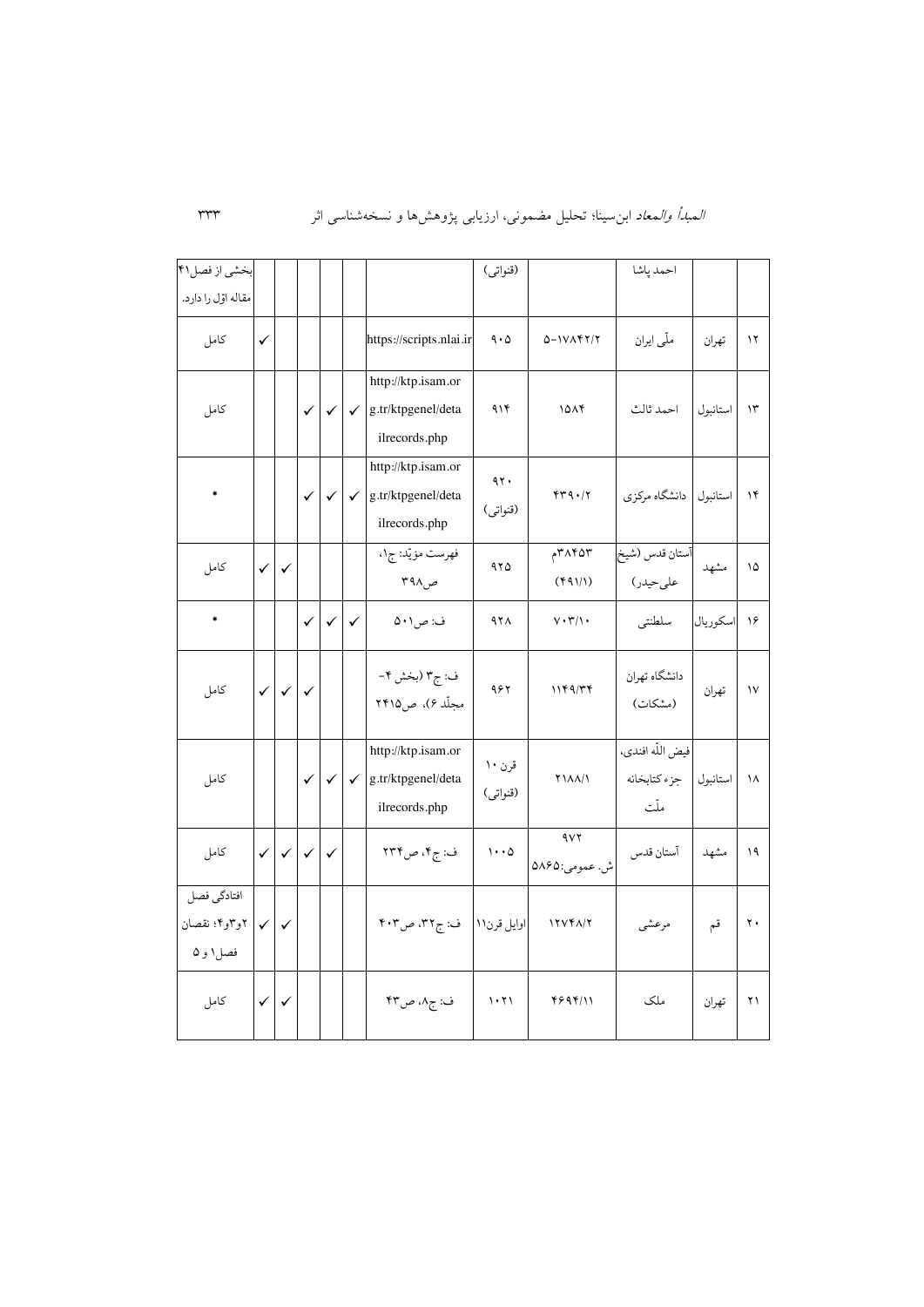# 330 جاويدان خرد، شماره ،04 پايیز و زمستان 6044

| √ بندي از نسخه     |              | ✓            |              |  | ف: ج٨، ص۴۴                     | ۱۰۲۱                            | 4894118                      | ملک         | تهران    | $\gamma \gamma$      |
|--------------------|--------------|--------------|--------------|--|--------------------------------|---------------------------------|------------------------------|-------------|----------|----------------------|
| بندي از نسخه       | $\checkmark$ | $\checkmark$ |              |  | ف: ج۸، ص۴۵                     | 1.71                            | 4894/11                      | ملک         | تهران    | $\gamma\gamma$       |
| افتادگی یک ورق     |              |              |              |  | ف: ج۲، ص۵۱                     | 1.74                            | ماكس مايرهوف:                | جامعة       | الإسكندر | ۲۴                   |
| از آخر نسخه        |              |              |              |  |                                |                                 | 1.7/7                        | الإسكندريّة | يّة      |                      |
|                    |              |              |              |  | https://digitallibrary<br>-al- |                                 | مجاميع تيمور:                |             |          |                      |
| برخي از صفحات      |              |              |              |  |                                |                                 | $\Upsilon \Upsilon \Upsilon$ | دارالكتب    | زقازيق   |                      |
| نيازمند ترميم      |              |              |              |  | furqan.com/our_i               | $\mathbf{y} \cdot \mathbf{y}$   | شماره ميكروفيلم:             | المصرية     | (مصر)    | ۲۵                   |
| است                |              |              |              |  | s_item/manid/6761              |                                 | 51191                        |             |          |                      |
|                    |              |              |              |  | 58/groupid/54408               |                                 |                              |             |          |                      |
| كامل               | $\checkmark$ | $\checkmark$ |              |  | ف مختصر: ص٢٠٩                  | 1.70                            | 10177/19                     | مجلس        | تهران    | ۲۶                   |
| كامل               | $\checkmark$ | $\checkmark$ |              |  | ف: ج۱۸، ص۸۸                    | ۱۰۴۵                            | 9190/1                       | مرعشى       | قم       | ٢٧                   |
| فقط مشتمل بر       |              |              |              |  |                                |                                 |                              |             |          |                      |
| فصل٢٢ از مقاله     |              |              |              |  | مجلّه ميراث شهاب:              |                                 |                              |             |          |                      |
| √   دوّم و فصول ۴، |              | $\checkmark$ |              |  | ش۴۲، ص۱۳۱                      | $\cdots$                        | <b>TAS/ TA</b>               | مرعشى       | قم       | ۲۸                   |
| ۱۲ و ۱۵ از مقاله   |              |              |              |  |                                |                                 |                              |             |          |                      |
| سوّم               |              |              |              |  |                                |                                 |                              |             |          |                      |
| افتادگی اواخر      |              |              |              |  |                                |                                 |                              |             |          |                      |
| فصل ۱۳ تا قدري     | $\checkmark$ | $\checkmark$ | $\checkmark$ |  | ف: ج۴، ص۲۳۴                    | $Y \cup Y \wedge$               | $4v\mathfrak{r}$             | آستان قدس   | مشهد     | ۲۹                   |
| از فصل ۲۰از        |              |              |              |  |                                |                                 | ش. عمومي:۸۶۵                 |             |          |                      |
| مقاله اوّل         |              |              |              |  |                                |                                 |                              |             |          |                      |
|                    |              |              |              |  | نشريّه كتابخانه مركزي و        |                                 |                              |             |          |                      |
|                    | $\checkmark$ | $\checkmark$ |              |  | مركز اسناد دانشگاه             | $\mathcal{N} \cdot \mathcal{N}$ | بدون شماره/٢                 | محمود علومى |          | $\mathbf r$ .        |
|                    |              |              |              |  | تهران، دفتر هفتم،              |                                 |                              | يزدى        | يزد      |                      |
|                    |              |              |              |  | ص ۷۱۲                          |                                 |                              |             |          |                      |
|                    |              |              |              |  | ف: ج۷، ص۴۹۲ (این               |                                 |                              |             |          |                      |
|                    | $\checkmark$ |              |              |  | جلد از فهرست، هنوز             | $\mathcal{N}\cdot\mathcal{N}$   | 8V                           | سلطنتي      | تهران    | $\Upsilon \setminus$ |
|                    |              |              |              |  | تهيّه نشده) به نقل از          |                                 |                              |             |          |                      |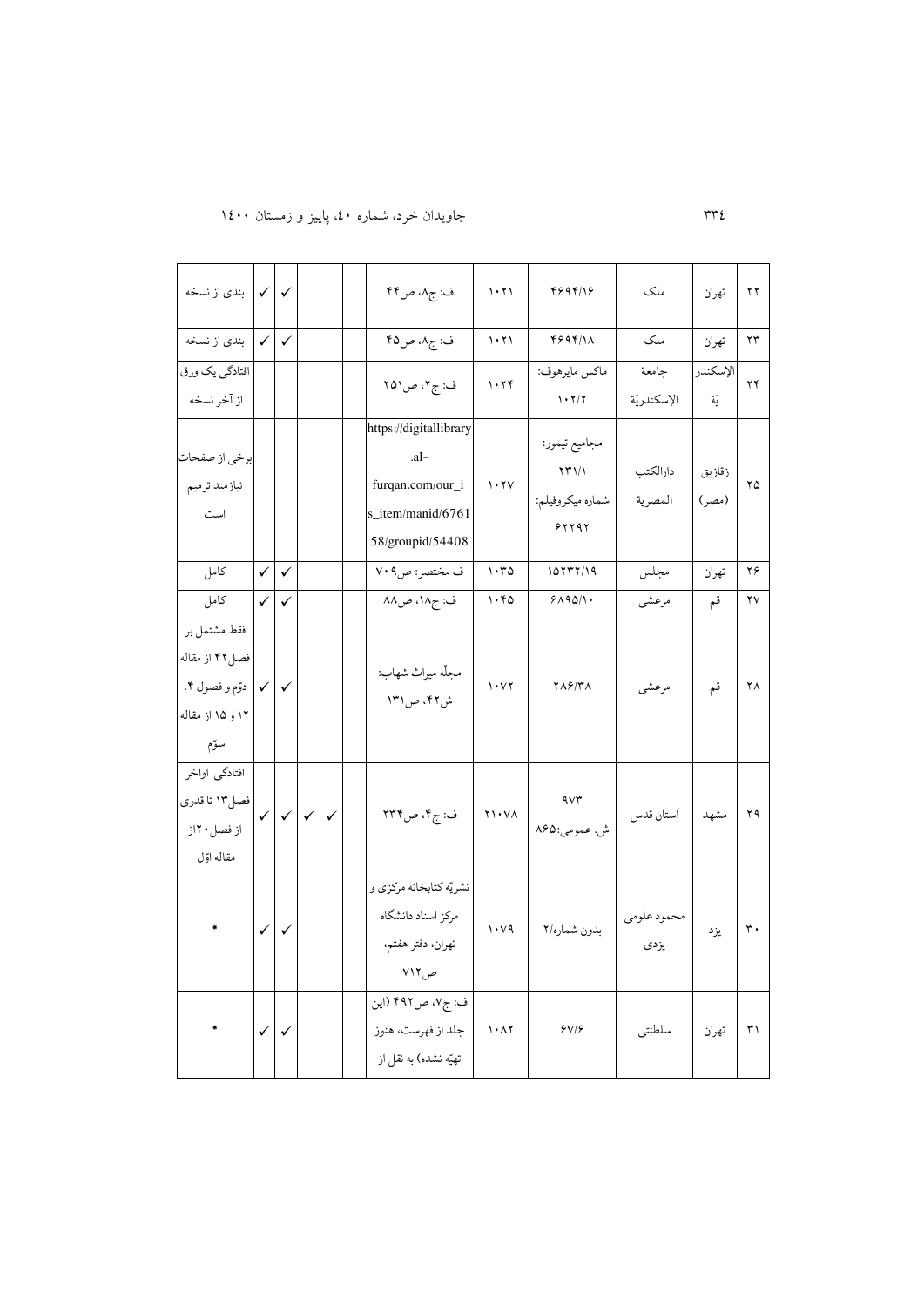|                  |              |              |  | فنخا: ج۲۷، ص۷۷۴،                |                           |                                  |                      |          |                      |
|------------------|--------------|--------------|--|---------------------------------|---------------------------|----------------------------------|----------------------|----------|----------------------|
|                  |              |              |  | ش\۲                             |                           |                                  |                      |          |                      |
|                  |              |              |  |                                 |                           |                                  |                      |          |                      |
|                  |              |              |  |                                 |                           |                                  | مكتبة الإمام         |          |                      |
|                  |              |              |  | معجم المخطوطات                  | $\cdot \wedge \Delta$     | ۵۹۷                              | أميرالمؤمنين         | نجف      | $\uparrow \uparrow$  |
|                  |              |              |  | العراقيّة، ج١٣، ص١٣١            |                           |                                  | العامّة              |          |                      |
| كامل             | $\checkmark$ | $\checkmark$ |  | ف: ج۱۲، ص۲۰۰                    | ۱۰۸۵                      | ۴۵۳.                             | مجلس                 | تهران    | $\tau\tau$           |
| *                |              |              |  | معجم المخطوطات                  |                           |                                  | مكتبة الإمام آية     |          |                      |
|                  |              |              |  | العراقيّة، ج١٣، ص٧٣٢            | ۱۰۸۵                      | $\Delta/\Upsilon$                | اللّه الحكيم العامّة | نجف      | ٣۴                   |
|                  |              |              |  |                                 |                           |                                  | دانشگاه تهران        |          |                      |
| كامل             | $\checkmark$ | $\checkmark$ |  | ف: ص۳۹۹                         | $\lambda \cdot \lambda V$ | $\Lambda$ \ $\cdot$ / $\Upsilon$ | (دانشكده             | تهران    | ٣۵                   |
|                  |              |              |  |                                 |                           |                                  | الهيّات)             |          |                      |
| كامل             | $\checkmark$ | $\checkmark$ |  | ف: ج۱۰، ص۱۱۶                    | ۱۰۸۸                      | Y9V0/7                           | مجلس                 | تهران    | ۳۶                   |
| كامل             | $\checkmark$ | $\checkmark$ |  | ف (سناي سابق): ج٢،              | ۱۰۹۱                      | 1200/40                          | مجلس                 | تهران    | ٣٧                   |
|                  |              |              |  | ص ۱۹۳                           |                           |                                  |                      |          |                      |
|                  |              |              |  | http://ktp.isam.or              |                           |                                  | فيض اللّه افندي،     |          |                      |
| كامل             |              |              |  | $\checkmark$ g.tr/ktpgenel/deta | 1.97                      | 1717                             | جزء كتابخانه         | استانبول | $\mathsf{r}_\Lambda$ |
|                  |              |              |  | ilrecords.php                   |                           |                                  | ملّت                 |          |                      |
| كامل             | $\checkmark$ | $\checkmark$ |  | ف: ج۸، ص۱۴۱                     | قرن ۱۱                    | $Y \setminus 5/8$                | دانشگاه تهران        | تهران    | ۳۹                   |
|                  |              |              |  |                                 |                           |                                  | دانشگاه تهران        |          |                      |
| كامل             | $\checkmark$ | $\checkmark$ |  | ف: ص١۴٣                         | قرن ۱۱                    | YYY/Y                            | (دانشكده             | تهران    | $\mathfrak{r}$ .     |
|                  |              |              |  |                                 |                           |                                  | الهيّات)             |          |                      |
| كامل             | $\checkmark$ | $\checkmark$ |  | ف: ج۱، ص۶۳۲                     | قرن۱۱                     | ۶۸۵                              | ملک                  | تهران    | ۴۱                   |
| تنها فصل پانزدهم |              |              |  |                                 |                           |                                  |                      |          |                      |
| از مقاله سوّم را | $\checkmark$ | $\checkmark$ |  | ف: ج٨، ص٤٢                      | قرن ۱۱                    | 46941                            | ملک                  | تهران    | $\mathbf{y}$         |
| دارد.            |              |              |  |                                 |                           |                                  |                      |          |                      |
| ناقص الآخر       | $\checkmark$ | $\checkmark$ |  | مجلّه نسخهپژوهي،                | قرن ۱۱                    | ۸۶۳                              | علّامه طباطبايي      | شيراز    | ۴۳                   |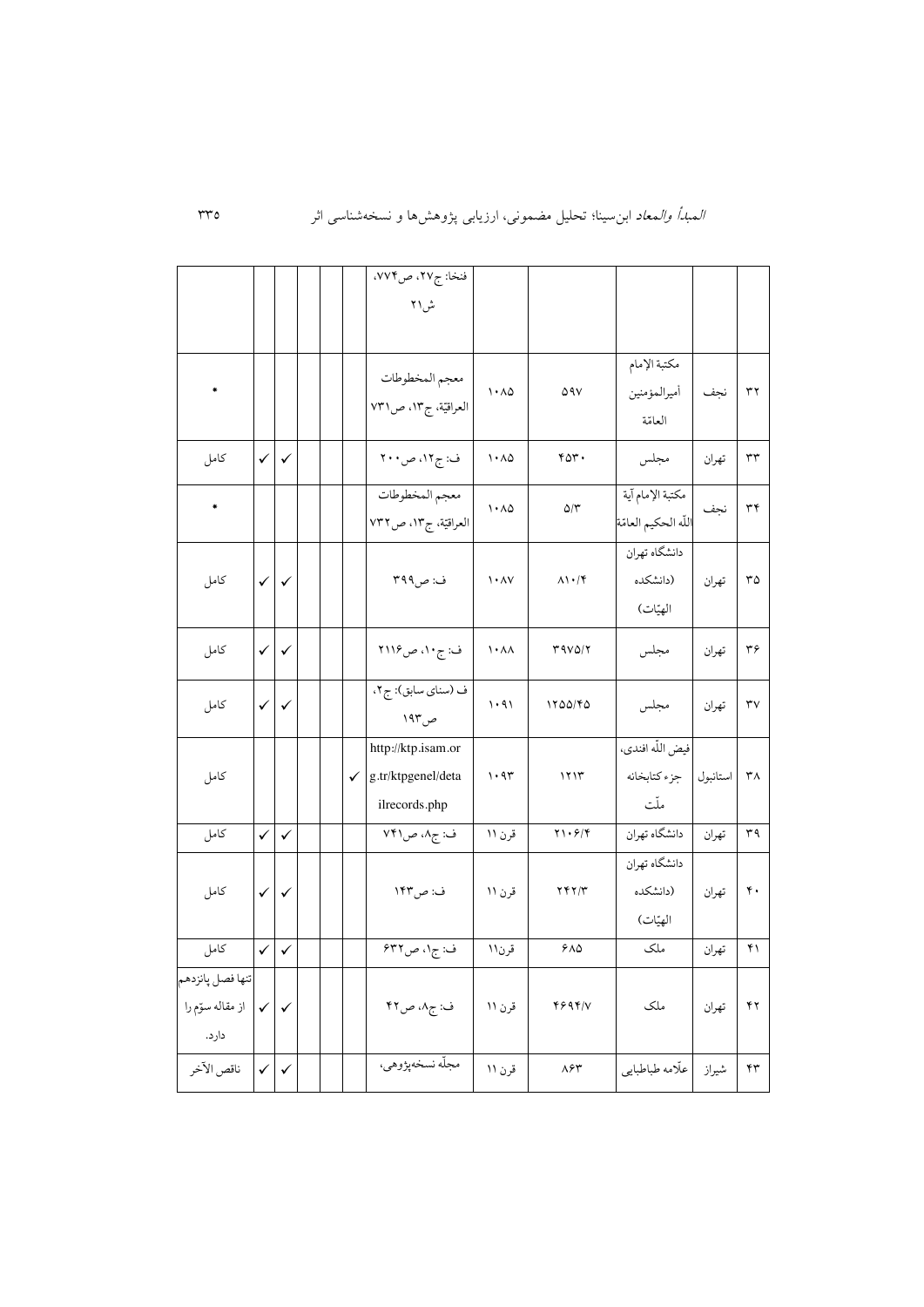# 331 جاويدان خرد، شماره ،04 پايیز و زمستان 6044

|                   |              |              |                           |              |                           | شماره۲، ص۱۵             |          |                                            |                  |          |    |
|-------------------|--------------|--------------|---------------------------|--------------|---------------------------|-------------------------|----------|--------------------------------------------|------------------|----------|----|
| كامل              | $\checkmark$ | $\checkmark$ |                           |              |                           | ف: ج۱۱، ص ۲۸۸           | ۱۱۱۵     | ۷۸۹۲                                       | آستان قدس        | مشهد     | ۴۴ |
| $\ast$            |              |              | $\checkmark$              | $\checkmark$ | $\checkmark$              | ف: ص٥٠ ۴٥               | 1117     | 971/27                                     | موزه             | بريتانيا | ۴۵ |
|                   |              |              | $\checkmark$              |              | $\checkmark$ $\checkmark$ | ف (طوپ قاپي سراي):      | قرن ۱۲   | 374V/1                                     | احمد ثالث        | استانبول | ۴۶ |
|                   |              |              |                           |              |                           | ص ۴۲۰                   | (قنواتى) |                                            |                  |          |    |
|                   |              |              |                           |              |                           | https://digital.aqr.ir/ |          |                                            |                  |          |    |
|                   |              |              |                           |              |                           | newindex.aspx?pid       |          |                                            |                  |          |    |
|                   |              |              |                           |              |                           | $=6&ID=1518762&$        |          |                                            |                  |          |    |
|                   | $\checkmark$ | $\checkmark$ |                           |              |                           | Complete=1&CBNI         | قرن ۱۲   | ۲۱۶۲۴                                      | آستان قدس        | مشهد     | ۴v |
|                   |              |              |                           |              |                           | D=12342748-             |          |                                            |                  |          |    |
|                   |              |              |                           |              |                           | 29ce-46da-9117-         |          |                                            |                  |          |    |
|                   |              |              |                           |              |                           | 3a5b9f098830            |          |                                            |                  |          |    |
| كامل              | $\checkmark$ | $\checkmark$ |                           |              |                           | ف: ج۳۸، ص۶۲۳            | قرن ۱۲   | 144V7/19                                   | مجلس             | تهران    | ۴۸ |
|                   |              |              |                           |              |                           |                         |          |                                            | مدرسه عالى       |          |    |
| كامل              | $\checkmark$ | $\checkmark$ |                           |              |                           | ف: ج۵، ص۹۵ ۴            | قرن۱۲    | 1218/40                                    | شهيد مطهّري      | تهران    | ۴۹ |
|                   |              |              |                           |              |                           |                         |          |                                            | (سپهسالار)       |          |    |
| فقط ۱۶ فصل از     | ✓            | ✓            |                           |              |                           | ف: ج۸، ص۳۶              | قرن۱۲    | 4997/77                                    | ملک              | تهران    | ۵۰ |
| مقاله اول را دارد |              |              |                           |              |                           |                         |          |                                            |                  |          |    |
| كامل              | $\checkmark$ | $\checkmark$ |                           |              |                           | ف: ج۷، ص۱۱۳             | ۱۲۶۴     | 2889                                       | مركز احياء ميراث | قم       | ۵۱ |
|                   |              |              |                           |              |                           |                         |          |                                            | اسلامى           |          |    |
|                   |              |              |                           |              |                           |                         |          |                                            | مدرسه عالى       |          |    |
|                   | $\checkmark$ |              | $\checkmark$ $\checkmark$ | $\checkmark$ |                           | ف: ج۵، ص۴۹۵             | 1266     | $Y$ 91 $Y$                                 | شهيد مطهّري      | تهران    | ۵۲ |
|                   |              |              |                           |              |                           |                         |          |                                            | (سپھسالار)       |          |    |
| كامل              | $\checkmark$ |              |                           | $\checkmark$ |                           | ف: ج۳ (بخش ۱).          | 17AT     | $\Lambda \mathcal{S} \mathcal{N} / \Delta$ | دانشگاه تهران    | تهران    | ۵٣ |
|                   |              |              |                           |              |                           | ص۳۴۳                    |          |                                            | (مشكات)          |          |    |
| كامل              | $\checkmark$ | $\checkmark$ |                           |              |                           | ف: ج۹، ص۴۰۸             | 17A0     | $\Lambda \cdot \mathfrak{q}/\Lambda$       | مجلس             | تهران    | ۵۴ |
| افتادگی ۱۴ فصل    | $\checkmark$ | ✓            |                           |              |                           | ف: ج۵۱، ص۱۳۰            | قرن ۱۳   | $\lambda$                                  | مجلس             | تهران    | ۵۵ |
| از مقاله اوّل     |              |              |                           |              |                           |                         |          |                                            |                  |          |    |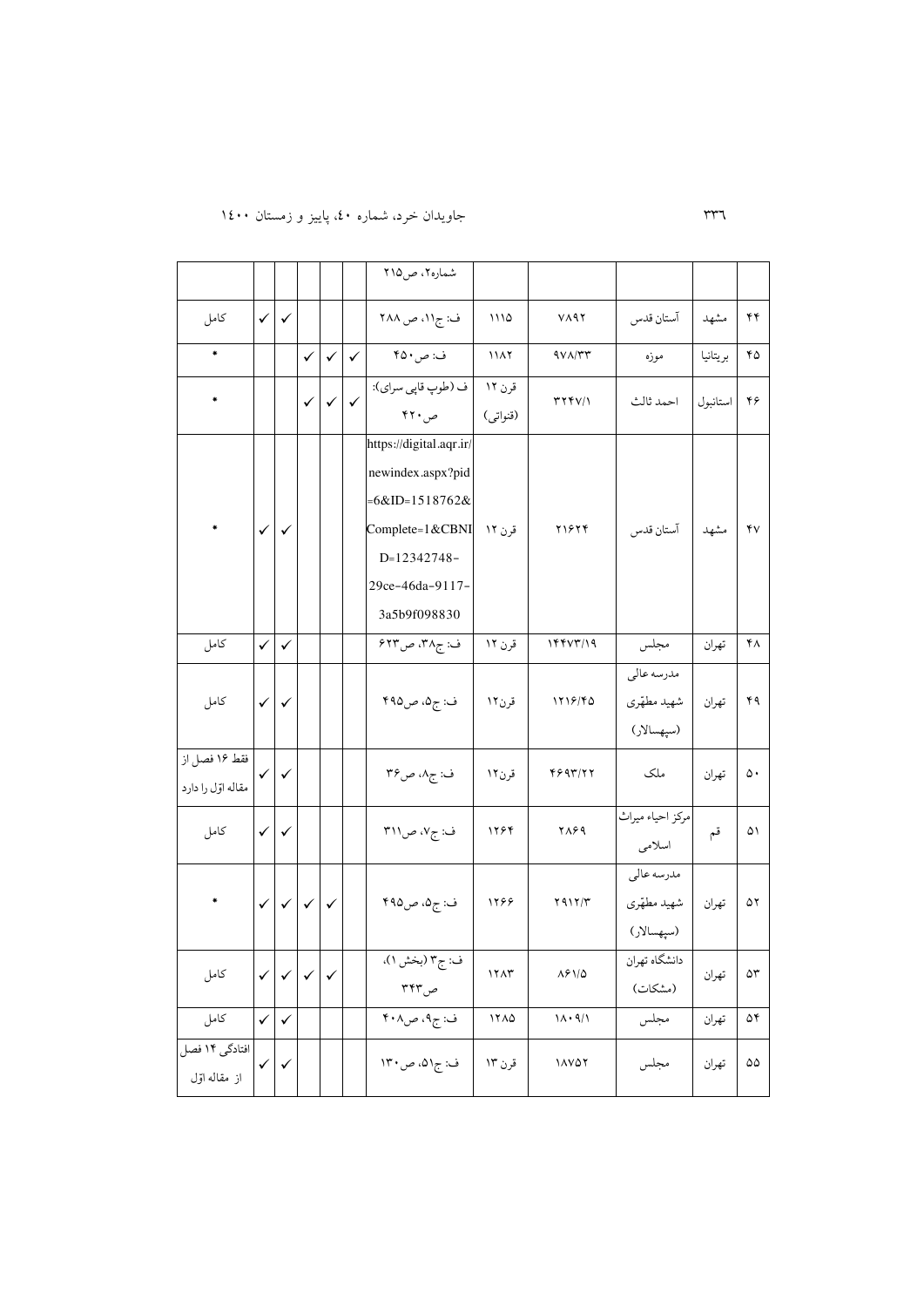| كامل                            | $\checkmark$ | ✓            |              |                           |              | ف: ج ۱۶، ص۲۳۹                                                                    | 1511                 | $\Delta \tau \tau$                        | مجلس                                    | تهران    | ۵۶                   |
|---------------------------------|--------------|--------------|--------------|---------------------------|--------------|----------------------------------------------------------------------------------|----------------------|-------------------------------------------|-----------------------------------------|----------|----------------------|
| كامل                            | ✓            | ✓            |              |                           |              | ف: ج۲، ص۲۱۸                                                                      | ١٣٣٣                 | $1 \cdot \cdot \cdot / 1$                 | دائرة المعارف                           | تهران    | ۵۷                   |
| كامل                            | ✓            | ✓            |              |                           |              | ف: ص۲۶۸                                                                          | بىتا                 | $V \cdot \cdot / \tau$                    | غرب - مدرسه<br>آخوند                    | همدان    | ۵۸                   |
| افتادگی بیش از ١٣<br>فصل از آخر | $\checkmark$ | $\checkmark$ | $\checkmark$ | $\checkmark$              |              | ف: ج ۴، ص۲۳۵                                                                     | بىتا                 | 4Vf<br>ش. عمومی:۸۷۱                       | آستان قدس                               | مشهد     | ۵۹                   |
| كامل                            | $\checkmark$ | $\checkmark$ | $\checkmark$ | $\checkmark$              |              | ف: ج۴، ص۲۳۵                                                                      | بىتا                 | 970<br>ش. عمومي:۸۶۴                       | آستان قدس                               | مشهد     | $\hat{\mathbf{y}}$ . |
| كامل                            | $\checkmark$ | $\checkmark$ | $\checkmark$ | $\checkmark$              |              | ف: ج۴، ص۲۳۵                                                                      | بىتا                 | 4vF<br>ش. عمومي:۸۶۳                       | آستان قدس                               | مشهد     | ۶۱                   |
| افتادگی بیش از ۳<br>فصل از آخر  | ✓            | $\checkmark$ |              |                           |              | ف: ج۵، ص۱۳۳                                                                      | بىتا                 | 1V14/7                                    | گوهرشاد                                 | مشهد     | 57                   |
| كامل                            | ✓            |              |              |                           |              | https://scripts.nlai.ir                                                          | بىتا                 | $0 - \Lambda$ 992                         | ملّى ايران                              | تهران    | ۶۳                   |
| كامل                            | ✓            | $\checkmark$ |              |                           |              | ف: ص١٣٥                                                                          | بىتا                 | ۱۱۲/۶–ب                                   | دانشگاه تهران<br>(دانشكده حقوق)         | تهران    | ۶۴                   |
| كامل                            |              |              | $\checkmark$ | $\checkmark$              | $\checkmark$ | ف: ص۴۰۴                                                                          | بىتا                 | 4194/60                                   | نور عثمانيّه                            | استانبول | ۶۵                   |
| كامل                            | $\checkmark$ | $\checkmark$ |              |                           |              | ف عکسی: ج۴، ص۳۹۸                                                                 | بىتا                 | ۱۴۹۸/۱ عکسی                               | مرعشى                                   | قم       | ۶۶                   |
| ناقص الأخر                      |              |              |              |                           |              | ف: ج۴، ص۱۷۸                                                                      | بىتا                 | مجاميع: ٧٥٢/١<br>شماره ميكروفيلم:<br>۵۱۹۴ | دارالكتب المصريّة                       | قاهره    | ۶ν                   |
| ۰                               |              |              |              |                           |              | معجم المخطوطات<br>العراقيّة، ج١٣، ص٧٣٢                                           | بىتا                 | ۵                                         | مكتبة الإمام آية اللّه<br>الحكيم العامة | نجف      | ۶۸                   |
| $\ast$                          |              |              | $\checkmark$ | $\checkmark$              |              |                                                                                  | $\ast$               | ۱۶۳۰                                      | دانشگاه مركزي                           | استانبول | ۶۹                   |
| كامل                            |              |              | $\checkmark$ | ✓                         | $\checkmark$ | ف: بخش٧-١٢، ص۶۳۴                                                                 | ۰                    | 384[460]/s                                | جان رايلند                              | منچستر   | $_{\rm V}$ .         |
|                                 |              |              | $\checkmark$ | $\checkmark$ $\checkmark$ |              | https://ambrosiana.co<br>mperio.it/opac/detail/<br>view/ambro:catalog:1<br>04458 | $\ddot{\phantom{1}}$ | $\mathbf{r} \mathbf{v} \cdot \mathbf{r}$  | آمبروزيانا                              | ميلان    | $V \setminus$        |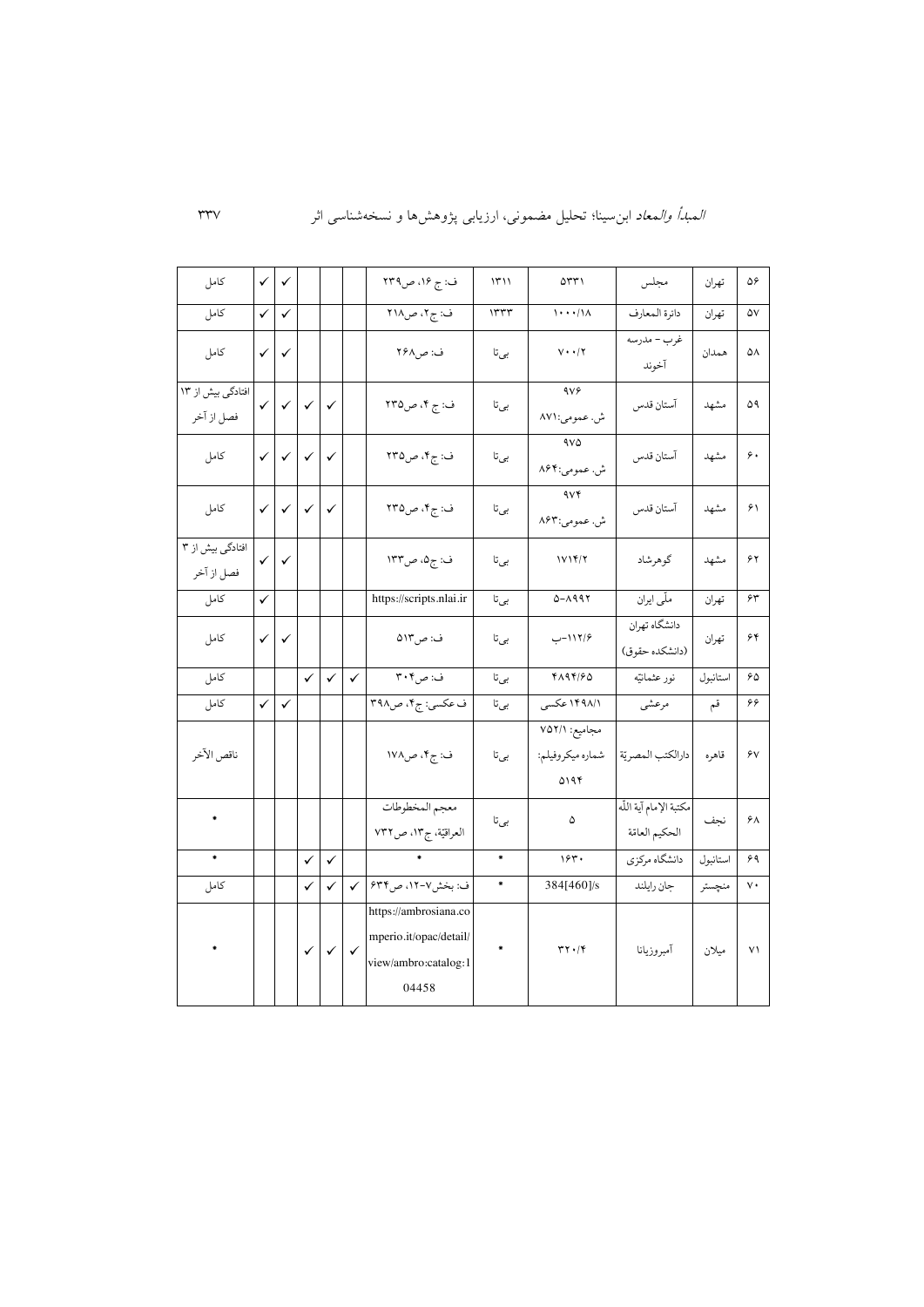#### **پینوشتها**

.6 اين شباهتها به ويژه با کتاب النجاة بیشتر است، به گونهای که عبارات 33 فصل از مجموع 33 فصل *المبدأ والمعاد* (فصل های ٦-١، ٦٣-٢٨-١٥، ٢٢-٢٧، ٣٤، ٤١-٢٩، ٤٤-٤٤ از مقاله نخست و فصل های ٦-٣ از مقاله دوّم) تمامًا و يا در برخی فصول با اندک تفاوت، در *النجاة* (فصل های ٦-،6 ،3-66 ،63 ،63 ،61-65 11 از مقاله دو م جزء ،66 فصل 61 از مقاله نخست جزء ،66 فصلهای ۲۵–۲۲، ۲۸–۲۲، ۳۱–۲۹ از مقاله دوًم جزء ۱۱) تکرار شده است. همچنین در دو فصل دیگر از ا*لـمبدأ والـمعاد (*فصل ٤٧ از مقاله نخست و فصل ١ از مقاله دوم) بخش زيادی از متن در *النجاة* (فصل 31 و 33 از مقاله دو م جزء 66( آمده است.

.1 الزم به ذکر است که رسالهای کوتاه و دربردارنده چهار پرسش و پاسخ نیز به نام المبدأ والمعاد يا *أربع مسائل في المعاد* و منسوب به ابن سينا است كه نبايد با اين كتاب مفصّل، اشتباه گرفته شود. )نک: مهدوی، :6333 161(

۳. ابنِسینا در حدود سال ٤٠٢ به جاجَرم (سرحدّ نهایی خراسان) و نیشابور و از آنجا به گرگان (جرجان) می رود. (نک: البیهقی، ١٣٦٥ / ١٩٤٦: ٥٨)

.0 اين شخص که از دوستداران علوم ح کمی در گرگان بود، در زمان ورود ابنسینا به آن شهر، در همسايگی خود خانهای برای او خريد و او را در آنجا اسکان داد؛ ابنٍسينا نيز علاوه بر کتاب *المبدأ* و*المعاد*، کتاب *الأرصاد الکلّية ر*ا برای وی تأليف نمود. (44:44 Avicenna.)

.5 بنا به گزارش رساله سرگذشت، هدف ابنسینا از مسافرت به گرگان، پیوستن به امیر قابوس بن و شمگیر بود )42 1974: .Avicenna )که در اين میان، قابوس در سال 043 به وسیله سپاهیانش دستگیر و کشته می شود (نک: ابناثیر، ۱۳۸۵، ۹: ۲۳۸) و چون ابن سینا پس از گرگان به نزد مجدالدوله و مادرش در ری رفت و همچنین از سال 045 به بعد، وزارت شمس الدوله در همدان را به عهده گرفت (نک: قديانی، ۱۳۸۷، ۱: ٦٩)، لذا بايد در حدود سال ٤٠٤ در ری بوده باشد. در نتيجه، حضور ابن سینا در گرگان حدودا در فاصله 043 تا 040 خواهد بود.

.1 تفصیل اين مسأله در مقالهای با عنوان »رابطه نفس و معقوالت در آثار ابنسینا: تحلیل متون و رفع تناقضهای ظاهری» در همايش بين المللی «انسانشناسی در حکمت ابنِسينا» ارائه شده است. .3 برای نمونه، او در اثبات واجب الوجود، پیش از آنکه استدالل از راه »حرکت« را ـ که روش ارسطو است ـ ذکر کند، استدلال خود را که از راه «حال وجود» است، مطرح میکند (نک: همان: ٣٣) و اين، همان استدلال<sub>ی</sub> است که از آن در کتاب *الإشارات والتنبیهات* با عنوان برهان صد يقين ياد شده است. )نک: ابنسینا، :6033 131( همچنین در بحث حرکت افالک در مقاله نخست اين کتاب، حرکت وضعی را مطرح کرده و آن را مختصّ خود میداند. (نک: ابنسینا، ١٣٦٣: ٦٩)

۸. ابنِسينا در فصل ٤ از مقاله دومّ با عنوان «في أنّه کيف يکون الثواني عن المعلول الأوّل» پس از ذکر ă  $\ddot{\cdot}$ براهینی در این خصوص، می گوید: «وعلى هذا المعنى قیاسات کثیرة وبراهین، لکنّا إنّما نختار في هذا الکتاب من الحجج ما لا يحوجنا إلى استعمال مقدّمات كثيرة وتحليل طويل، بل يكون أقرب إلى الأفهام»  $\frac{1}{1}$ 

۹. او در فصل ٣٦ از مقاله نخست، پس از اينکه ادلّه متعدّدي براي «دوام حرکت» ذکر ميکند و به برخی مغالطات در اين باره پاسخ میدهد، میگويد: »ونحن قد خرجناعن غرضنا إلى تطویل في القول أدی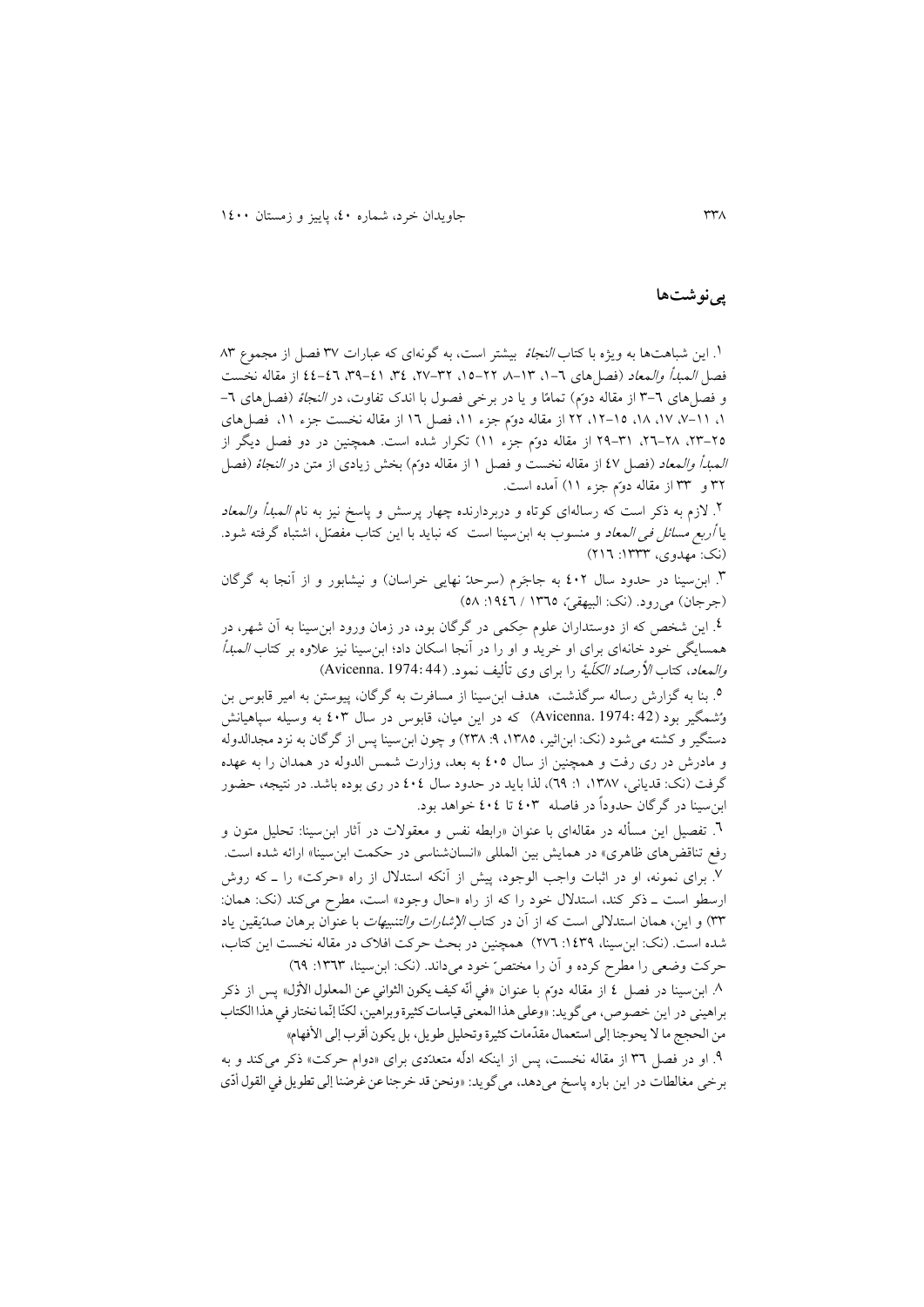إلى الإملال، ولكن تحقُّقه معينٌ في تحقّق المقصود لا محالة» (ابنسينا، ١٣٦٣: ٥٠)  $\ddot{\cdot}$  $\ddot{\dot{}}$ .<br>۱۰ خواجه نصیرالدین طوسی به این ویژگی ابن سینا در *شرح الإشارات والتنبیهات* اشاره میکند: »والشیخ أراد أن یبتدئ بالطبیعیات أیضا ولکن بشرط أن یرفع منها هذه الحواالت ـ من أحد العلمین إلى اآلخرـ  $\ddot{\phantom{0}}$ ֧֦֧֦֧֦֧֦֧֦֧֦֧֦֞ المقتضية لتحيّر المتعلم ...» (طوسى، ١٣٩١: ٢٤) -<br>i ֦֧ .66 اين ترجمه دارای دو چاپ است: الف ـ چاپ دانشگاه تهران در سال 6331؛ ب ـ چاپ انتشارات آيت اشراق در سال ۱۳۸۸ در کتاب *مجموعه رسائل شیخ الرئیس ابن سینا.* .61 به احتمال زياد، اين نسخه، همان نسخه شماره 336 کتابخانه آستان قدس رضوی است. .63 شهابی میگويد ظاهرا برخی از اين نسخهبدلها برای برخی ديگر اصل بودهاند. )نک: ابنسینا،  $(7:1$ ۳۳۲ .60 برای نمونه در همان يک موردی که از متن نسخه اساس و نسخهبدلها گزارش شده است، متن نسخه اساس چنین است: «وغایة کمال العالم العائد أن یحدث منه انسان…»؛ امّا وی بجای عبارت «العالْم  $\frac{1}{1}$ العائد» ، عبارت «العالم العامل» را از نسخه مذکور گزارش کرده است. .65 ارزيابی کامل اين اثر از منظر قواعد ترجمه، نیازمند تحقیق مستقل ی است و در اينجا تنها به ذکر يک نمونه، اکتفا میکنیم: در فصل نخست از مقاله نخست، متن ترجمه چنین است: »... و وجودی ممکنست که از فرض بود يا نبودش محال الزم نیايد. پس واجب الوجود موجوديست که وجودش ضرورت دارد و ممکن الوجود موجوديست که آنرا بوجهی ضرورتی نیست يعنی نه وجودش ضرورت دارد و نه عدمش«)شهابی، :331 1(. درباره اين ترجمه، به طور خالصه، موارد زير قابل ذکر است: الف) «وجودی ممکنست...» در ترجمه «إن الممکن الوجود هو الدی ...» صحیح نیست و ترجمه صحیح آن چنین است: »ممکن الوجود آن ]ذاتی[ است که ...«؛ ب) اصطلاح «وجود» و «عدم» يک بار به «بود» و «نبود» ترجمه شده و بدون التزام به آن، در سطر بعد اين دو اصطالح، بدون ترجمه آمده است؛ ج) خبر قرار دادن «موجوديست» برای «ممکن الوجود» صحیح به نظر نمی رسد؛ د) کلمه «بوجهی» علاوه بر اینکه ترجمه نشده است، معلوم نیست که در ترجمه فوق، قید «ممکن الوجود« گرفته شده است يا قید »ضرورت«. .61 اين نسخه در سال 1463 چاپ شده و به اشتباه، در روی جلد آن » الم بدئ والم عاد« نگاشته شده است. 63 . ظاهرا اشتباه وی به خاطر مراجعه به فهرست قنواتی بوده است؛ زيرا او نیز در فهرستش تاريخ مذکور را 531 نوشته است.)نک: قنواتی، :6354 151( 63 . Yahya J. Michot. 19. Un travail en chantier.

14 [. http://www.muslimphilosophy.com/sina/works/AN195.pdf](http://www.muslimphilosophy.com/sina/works/AN195.pdf) :سايت به مراجعه تاريخ )  $(16 \cdot 17/2)$ 

.16 نسخههای شماره 3113 و 3115 از کتابخانه احمد ثالث )استانبول(؛ شماره 3163 از کتابخانه فاتح (استانبول)؛ شماره ۸۷۲ از کتابخانه راغب پاشا (استانبول)؛ شماره ۸٦۹ از کتابخانه کویرولو فاضل احمد پاشا.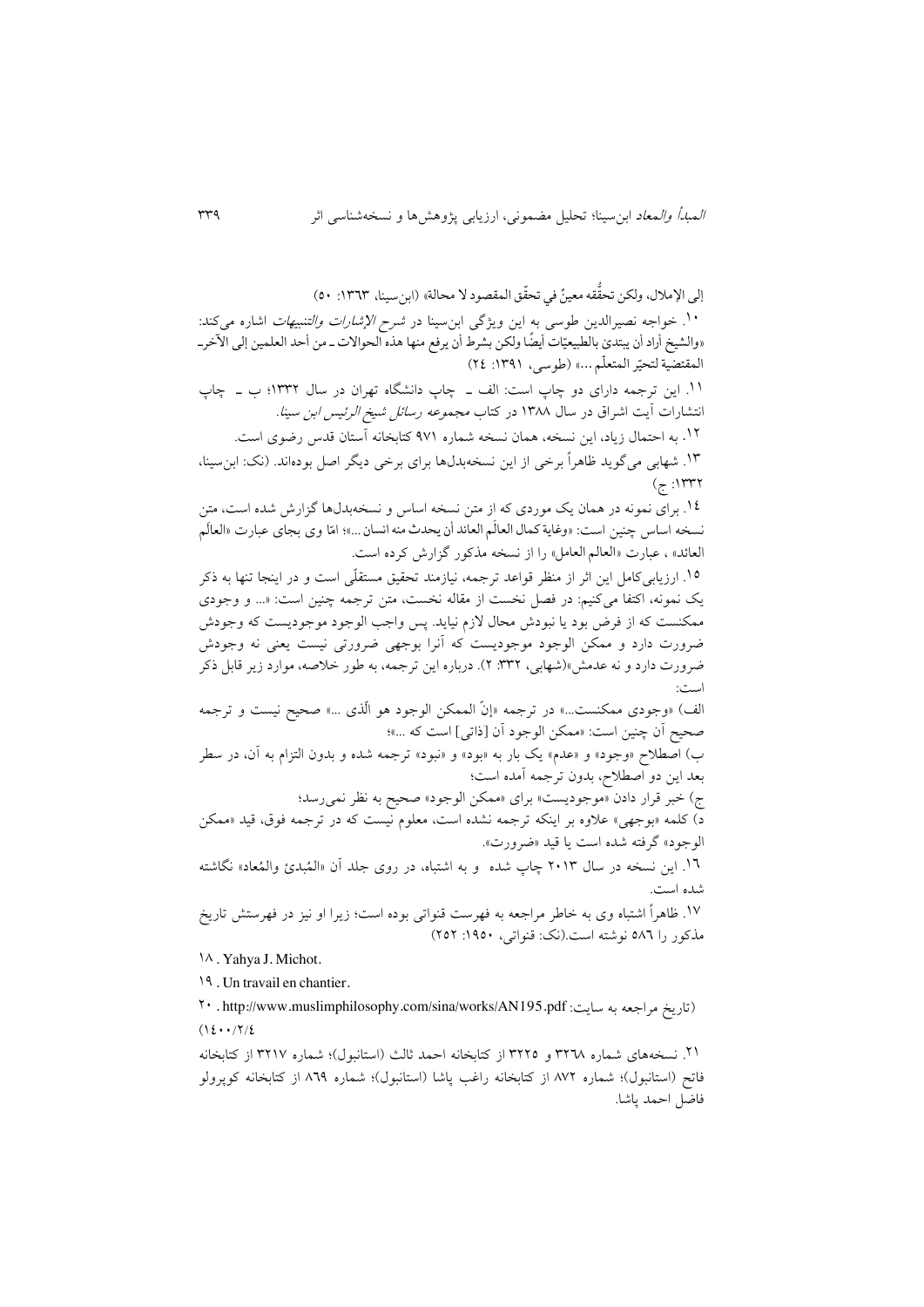.11 نسخههای رديف 6 تا ،3 ،60 14 و 36 از جدول پیوست.

۲۳. قابل ذکر است که مقدّمه ابن $بینا بر این کتاب نیز تصحیح نشده و تنها از روی نسخه چاپی$ نورانی ترجمه شده است.

٢٤. زيرا هدف مصحَّح، مطابق آنچه که در مقدَّمه اثرش بيان کرده، اين بوده است که نسخه چاپی نورانی را بازبینی و ویرایش کند و به خاطر همین، بخش اول و دوم کتاب را از همین نسخه، ترجمه کرده و پس از آن به نسخههای خطّی مراجعه کرده است که این کار از جهت سیر فرآیند تصحیح انتقادی، صحیح به نظر نمیرسد.

٢٥. برای اطّلاع بیشتر در اين خصوص، نک: مايل هروی، نجیب، تاريخ نسخهپردازی و تصحیح انتقادی نسخههای خطّی، ص ٤٣٦ و ٤٣٧.

.11 برای مثال، البرهان که در صفحه 35 اين کتاب آمده است در فهرست نیامده است.

.13 برای نمونه، نسخه شماره 6303/1 از کتابخانه موزه بريتانیا مربوط به رسالة المعاد ابنسینا است، امّا قنواتی به اشتباه، آن را جزء نسخههای *المبدأ والمعاد معر*ّفی کرده است. (.Cureton. W. et Rieu )Ch., 1846-71: 625

.13 کتابخانه و شماره اين نسخهها چنین ذکر شده است: مجلس، 130/34؛ ملک، ،1443/3 ،1463/16 1463/0؛ سپهساالر، 6163/06؛ تنکابنی، ،636/1 .343/6 )مهدوی، :6333 161) و 2014: .Gutas( (472 , 471 ضمناً گوتاس نسخه کتابخانه مشکات با شماره ۱۰۳۷ را هم ذکر کرده است؛ امّا اين نسخه ـ که هفت رساله دارد ـ شامل المبدأ والمعاد نیست.

۲۹. در فهرست فنخا ۵۰ نسخه از *المبدأ والمعاد* معرّفی شده که پنج مورد آن اشتباه است. اين پنج نسخه که در جدول فهرست ارائه شده در پیوست نیامده است، ردیفهای شماره ۰/۵ ،۳۰ ،۵۳ ،0 و ٥٠ از فهرست فنخا می باشد. در فهرست دنا (ویراست دو ًم) نیز ٦٠ نسخه معرّفی شده که ٤٧ مورد آن مربوط به کتاب المبدأ والمعاد است، بنابراين، فهرست مذکور تنها دو نسخه به تعداد نسخههای فنخا افزوده است. در ويراست اول فهرست دنا کتاب و رساله *المبدأ والمعاد* ابن سينا تفکيک نشده و همه نسخهها در ذيل يک عنوان آمده است؛ در ويراست دوم نيز با وجود رفع اين مشکل، اولَما:هشت مورد از ٦٠ نسخه معرّفی شده برای کتاب المبدأ والمعاد، مربوط به رساله مذکور است، و ثانیاً: اشتباهات فهرست فنخا در آن نيز تكرار شده است. (نک: درايتي، ١٣٨٩: ١٢٩٩- ١٢٠١؛ ١٣٩٩: ٣٧٠- $(1)$ 

.34 درباره کتاب المبدأ والمعاد سه مورد از اين فهرست، مربوط به میکروفیلمهای نسخههای خارجی است.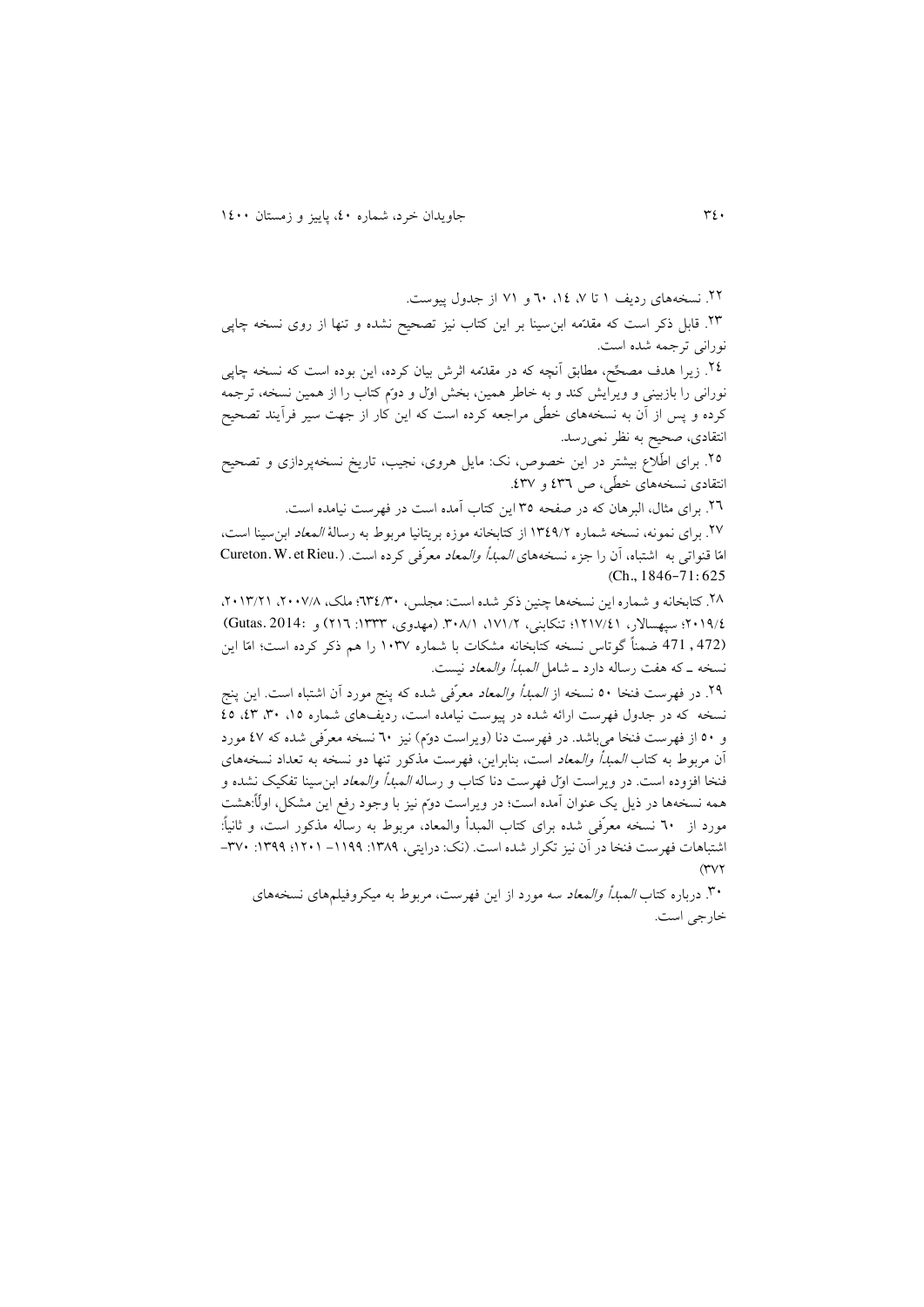#### References

- $-$  Ibn Abī Usaybiʿa, Muʾaffaq al-Dīn Abū al-ʿAbbās Ahmad Ibn Al-Qāsim. (1965). *Uyūn ul-Anbāʾ fī Ṭabaqāt al-Aṭibbā*. Ed. Nazār Reza. Beyrut: Dār Maktabat al-Hayāt. (In Arabic)
- Ibn al-Athir, Ali ibn Muhammad. (1385 A.H). *Al-Kāmil fī al-tārīkh*. V.9. Beyrut: Dār Sādir. (In Arabic)
- Ibn Sina, Hussein Ibn Abdullah. (1439 A.H). *Al-isharat wa al-tanbihat.* Ed. Mojtaba zareie. Qom: Bustane Ketab. (In Arabic)
- ---------------------------------------. (1404 A.H). *Al-Shifa', Al- Ilahiyat.* Ed. Saeed Zāyed. Qom: Maktab al-Ayatullah al-Marashi. (In Arabic)
- ---------------------------------------. (1405 A.H). *Al-Shifa', Al-Tabiaiyat, Al- sema al- Tabiei*. Ed. Saeed Zāyed. Qom: Maktab al-Ayatullah al-Marashi. (In Arabic)
- ---------------------------------------. (1371 A.H). *Al-Shifa', Al- Mantiq, Al-Madkhal*. Ed. Al- Ab Qanawati and others. Cairo: Al-Matba'a al-Amiriya. (In Arabic)
- ---------------------------------------. (1396). *Al-Mubāḥat̲āt*. Ed. Mohsen Bidārfar. Tehran: Iranian Research Institute of Philosophy. (In Arabic)
- ---------------------------------------. (1363). *Al-Mabda' wa Al-Ma'ad*. Ed. Abdullah Nourani. Tehran: Institute of Islamic Studies McGill University In Collaboration with Tehran University. (In Arabic)
- ---------------------------------------. (2013). *Al-Mabda' wa Al-Ma'ad*. Ed. Mohammad Osmān. Cairo: Al-Thiqafat al-Diniyya. (In Arabic)
- ---------------------------------------. (1388). *Mabda' wa Ma'ad*. In Majmua Rasail-i Ibn Sina. Trans: Mahmoud Shahābi. Qom: Ayat-i Ishraq. (In persian)
- ---------------------------------------. (1332). *Mabda' wa Ma'ad*. Trans: Mahmoud Shahābi. Tehran: Tehran University. (In persian)
- ---------------------------------------. (1364). *Al-Najat-min-al-Gharq fi Bahr al-Dalalat*. Tehran: University of Tehran. (In Arabic)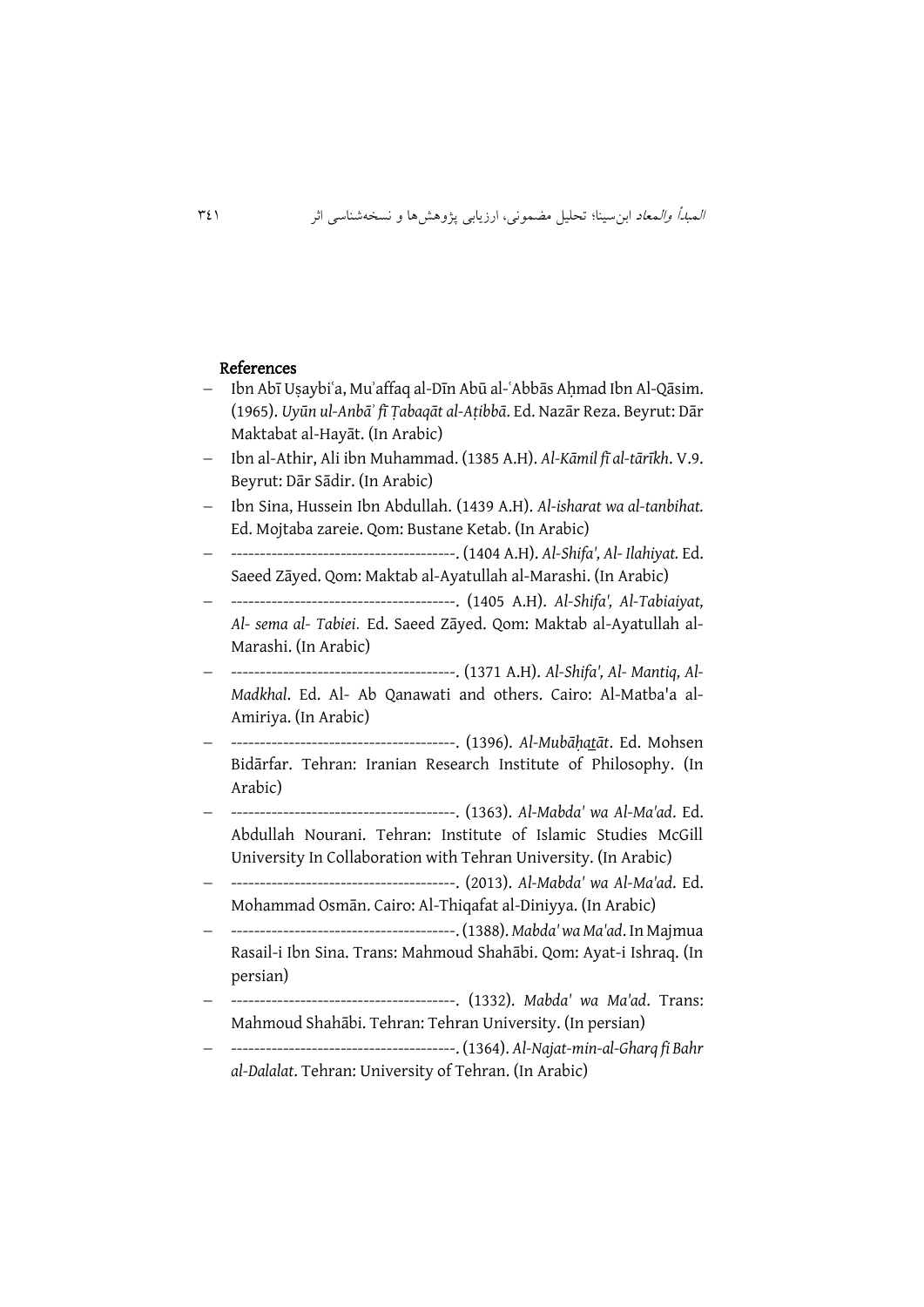- Ibn Fadlallah al-Umari, Shihab al-Din Abu al-Abbas Ahmad. (1423 A.H) *Masālik al-abṣār fī mamālik al-amṣār*. V.9. Research by Basam Mohammad bāroud. Abu Dhabi: Al Majma' al-Thaqāfī. (In Arabic)
- Afshār, Iraj; Danesh Pajouh, Mohammad Taqi. (1352). *Catalogue of manuscripts of the Malik National Library*. V.1. Tehran: Malik National Library. (In persian)
- ------------------------------------------------------. (1369). *Catalogue of manuscripts of the Malik National Library*. V.8. Tehran: Malik National Library. (In persian)
	- Ansāri, Mohammad Bāger. (1420 A.H). *Catalogue of manuscripts of Sheikh Ali Haidar Al-Muayyid Library in Qom Al-Muqaddasah*. V.1. Beyrut: Muʾassasat al-Hādi Li al- Tahgig wa al-Nashr. (In Arabic)
	- Barakat, Mohammad. (1384). "*Alphabetical catalogue of single book manuscripts of Allameh Tabātabāie Shirāz*". Journal of Noskhe Pajoohi. No.2. pp. 99-242. (In persian)
	- -------------------------. (1390). *Catalogue of Manuscripts of the the Islamic Parliament of Iran's library*. V. 51. Library of the Museum and Documentation Center of the Islamic Parliament of Iran. (In persian)
	- Bayhaqi, Ẓahir al-din. (1365 A.H/ 1964). *Tārīh̲ ḥukamā al-islām*. Research by: Mohammad kord Ali. Al- Demashq: Al- Majma*'* alelmei al- Arabei. (In Arabic)
	- Hāeri, Abdulhossein. (1345). *Catalogue of National Parliament's Library*. V.5. Tehran: Tehran Library Publications. (In persian)
	- Hafezian Baboli, Abulfazl. (1388). *Catalogue of photographic manuscripts of the great library of Ayatollah Marashi*. V.4. Qom: Library of Ayatollah Marashi. (In persian)
	- Hāeri, Abdulhossein. (1346). *Catalogue of National Parliament's Library*. V.9. Part 1. Tehran: Publications of the Library of the National Parliament of Iran. (In persian)
	- -------------------------. (1352). *Catalogue of National Parliament's Library*. V.10. Part 4. Tehran: Publications of the Library of the National Parliament of Iran. (In persian)
	- Hojjati, Sayyed Mohammad Bāger. (1345). *Catalogue of manuscripts in the library of the Faculty of Theology and Islamic Studies, University*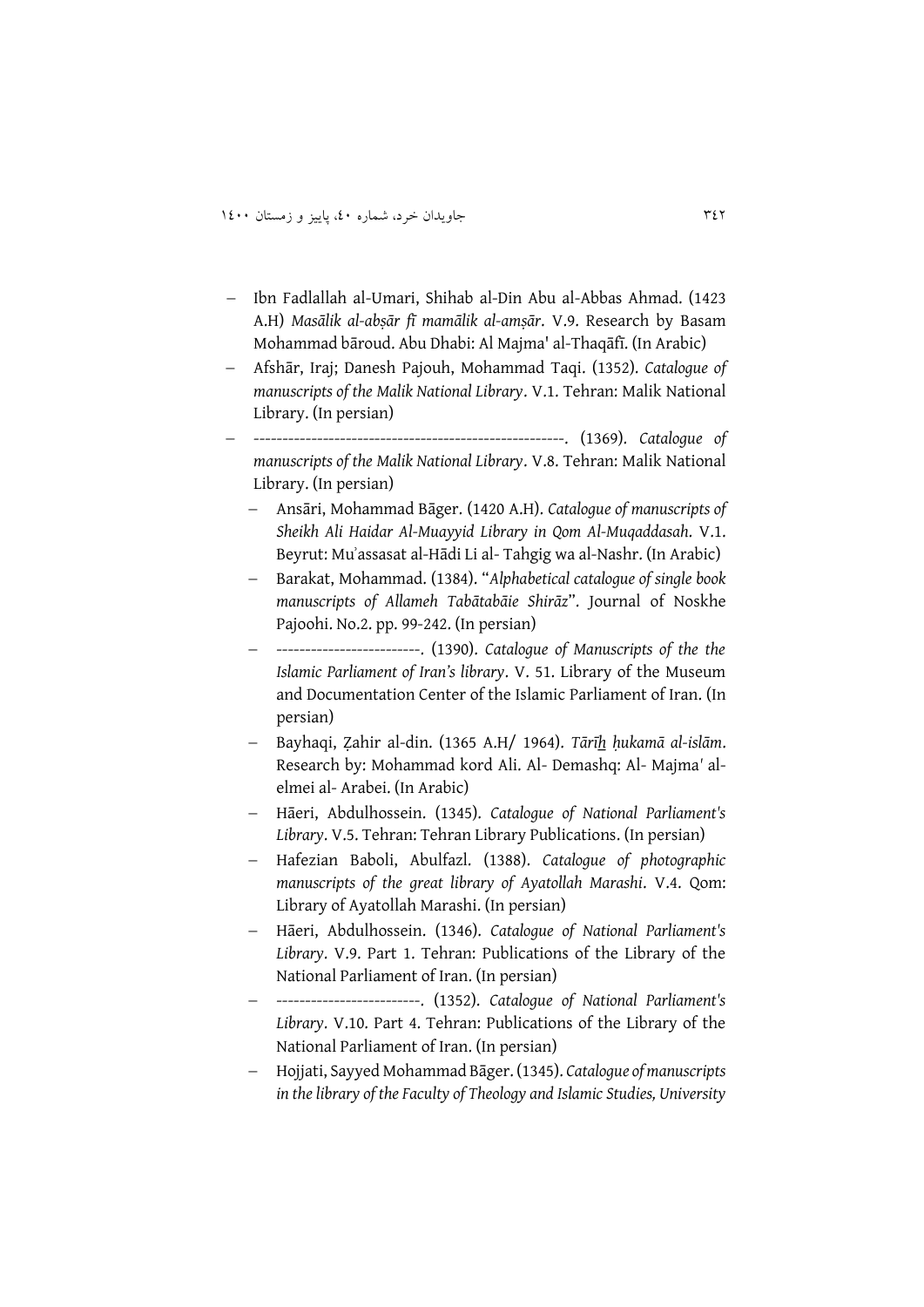*of Tehran*. Research by: Mohammad Taqi Danesh Pajouh. Tehran: University of Tehran Press. (In persian)

- Hosseini, Sayyed Ahmad. (1368). *Catalogue of manuscripts of Ayatollah Marashi Public Library*. V.18. Qom: Library of Ayatollah Marashi. (In persian)
- -------------------------------. (1353). "Manuscripts in Yazd" In Journal of the Central Library and Documentation Center of the University of Tehran. Section7. pp. 703-713. (In persian)
- -------------------------------. (1384). *Catalogue of manuscripts of the Islamic Heritage Revival Center*. V.7. Qom: Islamic Heritage Revival Center. (In persian)
- Al- Haluji, Abd al-Sattār. (1432 A.H/ 2011). *Catalogue of Arabic manuscripts in Dar al-Kotob al-mesriiah (Al- Majamie')*. V.4. Cairo: Dar al-Kotob al-mesriiah; London: Forqan Institute for Islamic Heritage. . (In Arabic)
- Danesh Pajouh, Mohammad Taqi. (1332). *Catalogue of the library donated by Mr. Sayyed Mohammad Meshkat to the library of the University of Tehran*. V.3. Part 1. Tehran: University of Tehran Press. (In persian)
- ----------------------------------------. (1335). *Catalogue of the library donated by Mr. Sayyed Mohammad Meshkat to the library of the University of Tehran*. V.3. Part 4. Tehran: University of Tehran Press. (In persian)
- ----------------------------------------. (1339). *Central Catalogue of the University of Tehran*. V.8. Tehran: University of Tehran Press. (In persian)
- ----------------------------------------. (n.d.). *Catalogue of Manuscripts in the Library of the Faculty of Law, Political Science and Economics, University of Tehran*. Tehran: University of Tehran Press. (In persian)
- Danesh Pajouh, Mohammad Taqi; elmi Anvāri, Baha' Al- din. (1359). *Catalogue of Manuscripts of the the Islamic Parliament of Iran's library (Sanā).* V.2. Tehran: Publications of the Library of the Islamic Parliament of Iran. (In persian)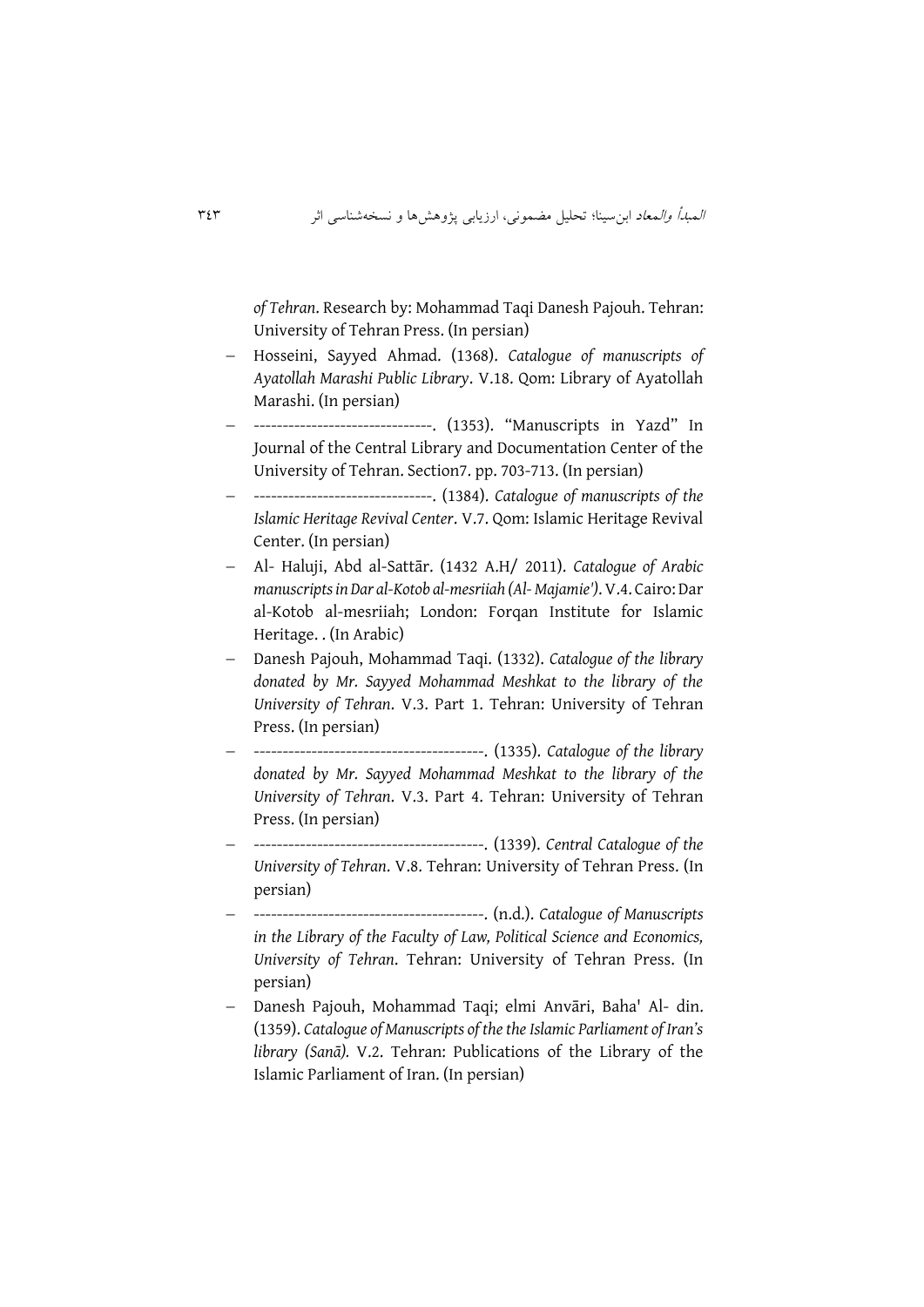------------------------------------------; Monzawi, Alinaghi. (1356). *Catalogue of Sepahsālār Library*. Part 5. Manuscripts(ی - ر(. Tehran:

University of Tehran Press. (In persian)

- Derāyati, Mostafā. (1392). *Union Catalogue of Iran Manuscripts (FANKHA)*. V. 27. Tehran: Publications of the National Documents and Library Organization. (In persian)
- ----------------------. (1389). *Catalog of Iran Manuscripts (DENA)*. V. 8. Tehran: Publications of the Library of the Islamic Parliament of Iran. (In persian)
- ----------------------. (1399). *Catalog of Iran Manuscripts (DENA)*. Second edition. V. 15. Tehran: Al-Jawād Toos Publications. (In persian)
- ----------------------. (1396). *Mujam al-makhtutat al- arāgiyah*. V.13. Tehran: Publications of the National Documents and Library Organization. (In persian)
- *Defter-i Fatih kotobkhanasi*. (n.d.). Istanbul: Mahmut Bek Matbaasi. (In Turkish)
- *Defter-i* kutubkhana Ragib Paşa. (1310). Istanbul:Dar Saadat. (In Turkish)
- al-Rāzī, Fakhr al-Dīn. (1411 A.H). *Al-Mabahith al-mashriqiyya fi 'ilm al-ilahiyyat wa-'l-tabi'iyyat (Eastern Studies in Metaphysics and Physics)*. Qom: Bidar Press. (In Arabic)
- zeidān, yousof. (1955). *Catalog of Alexandria University Manuscripts*. V.2. Cairo: Institute of Arabic Manuscripts.
- Suhrawardī, Shahāb al-Dīn. (1375). *Collection of works of Sheikh Ishraq*. V.1. Introduction and Edition: Henry Corbin, Sayyed Hossein Nasr, Najaf Goli Habibi. Tehran: Farhangi studies and Investigations Institute. (In Arabic)
- Sheshen, Ramazan and others. (1406 A.H). Catalogue of manuscripts in the Köprülü Library. V.1. Istanbul: Research Center for Islamic History, Arts and Culture.
- Shirazi, S. M. (Mulla Sadra). (1302 A.H). *Majmuat al-rasael al-tesah*. Tehran: n.p. (In Arabic)
- Tabatabaei Behbahani, Sayyed Mohammad. (1386). *Brief Catalog of manuscripts in the library of the Islamic Parliament of Iran.* Tehran: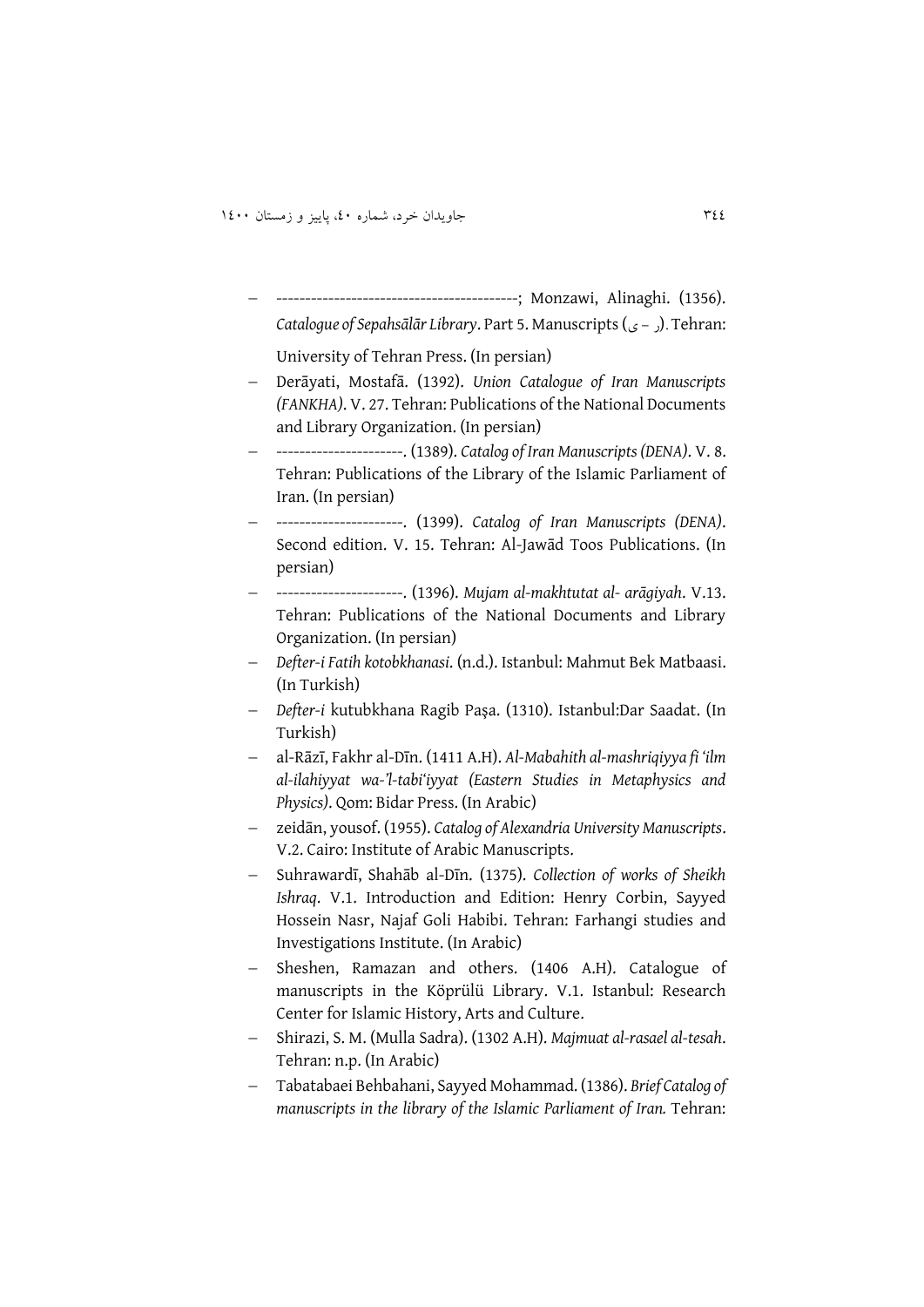Library of the Museum and Documentation Center of the Islamic Parliament of Iran. (In persian)

- al-Ṭūsī, Naṣīr al-Dīn. (1386). Sharh *Al-isharat wa al-tanbihat*. V.2, 3. Qom: : Muʾassasa-yi Bustane Ketab. (In Arabic)
- Gholami Moghaddam, Gholam-Ali. (1387). *Catalog of manuscripts in the library of Goharshād Grand Mosque*. V.5. Mashhad: Organization of Libraries, Museums and Documentation Center of Ast*ā*n Quds Razavi. (In persian)
- *Catalog of manuscripts of* Ast*ā*n *Quds Razavi Library*. V.4 (1325). Mashhad: Toos press. (In persian)
- Ghadyani, Abbas. (1387). *Comprehensive culture of Iranian history*. V.1. Tehran: Arvan press.
- Qanawati, George Shahāteh. (1950). *Mehrjane Ibn Sina: Moallafāte Ibn Sina*. Cairo: Dar al- maāref.
- Mottaghi, Hossein. (1384). "Review the of *Catalog* manuscripts" in Mirathe Shahāb. No. 41, 42. pp. 103-162. (In persian)
- Marashi Najafi, Sayyed Mahmud. (1383). *Catalogue of photographic manuscripts of the great library of Ayatollah Marashi*. V.32. Qom: Library of Ayatollah Marashi. (In persian)
- Maghsoud Hamadāni, Javād. (n.d.). *Catalogue of manuscripts in the library of the west of Akhund School – Hamedān*. n.p.
- Monzawi, Ahmad. (1346). *Catalogue of National Parliament's Library*. V.12. Tehran: Publications of the Library of the National Parliament of Iran. (In persian)
- ----------------------. (1348). *Catalogue of National Parliament's Library*. V.16. Tehran: Publications of the Library of the National Parliament of Iran. (In persian)
- ----------------------. (1384). *Catalogue* of Manuscripts of the Great Islamic Encyclopedia Center. V.2. Tehran: The Great Islamic Encyclopedia Center. (In persian)
- Mahdawi, Yahya. (1333). *Catalogue of Ibn Sina's works*. Tehran: University of Tehran Press. (In persian)
- Mahdi Bayat, Fazel. (1977). "Arabic manuscripts in the school of Tup Qāpi Sarai in Istanbul". Al-Mawrid magazine, v.6. No. 4. pp. 407-480.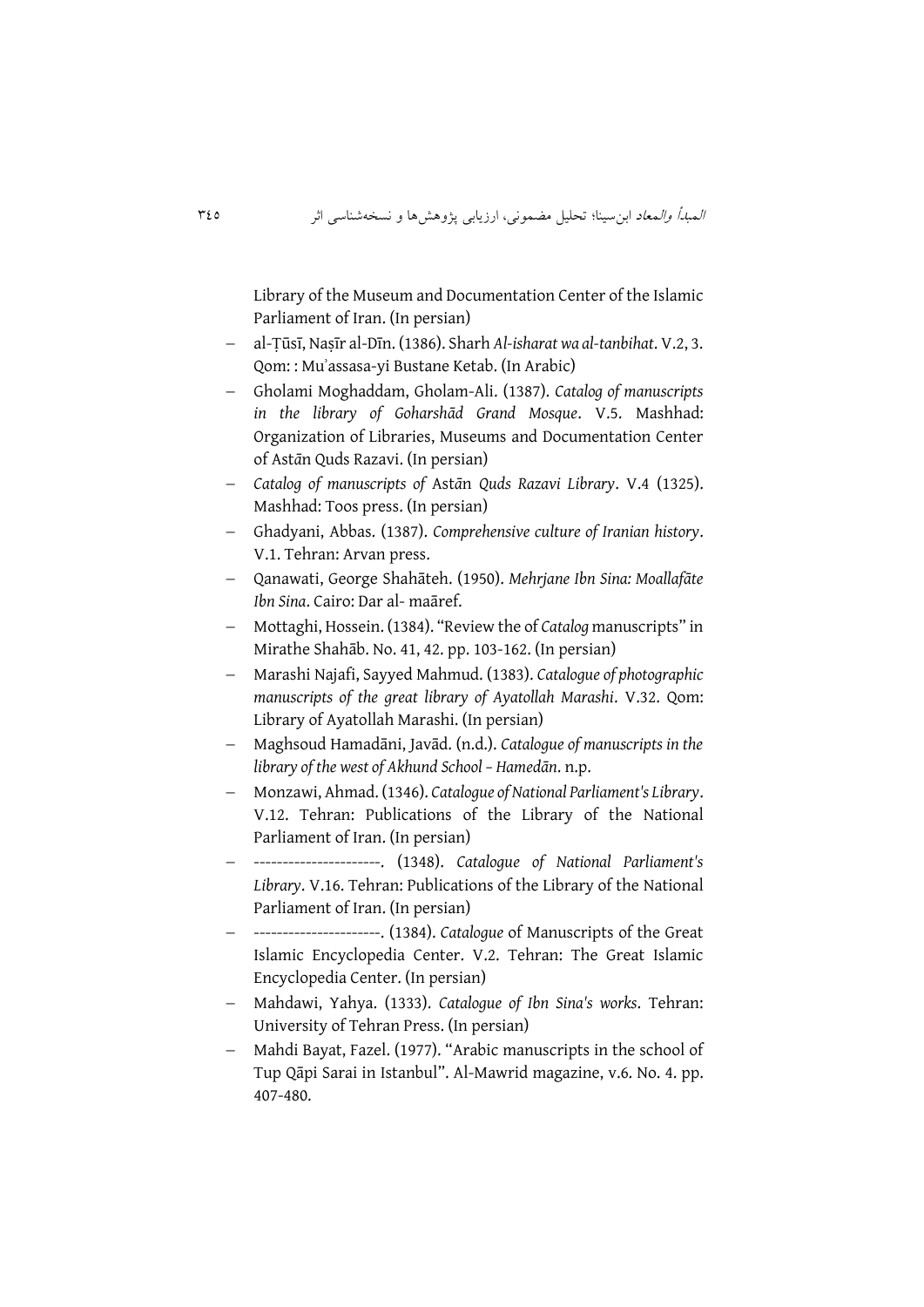- Mir Damad, Mir Mohammad Baqer . (1367). Al-Qabasat. Research by Mahdi Mohaghegh. Tehran: University of Tehran Press. (In Arabic)
- Naraqi, Muhammad Mahdi. (1380).*Sharh Al- Ilahiyat min Kitab Al-Shifa'.* Qom: Congress honoring Naraghi researchers. (In Arabic)
- Nuruosmaniye Kotobkhānasinda Mahfuz Kotob Mowjudah …. (n.d.). n.p.
- Welaei, Mahdi. (1364). *Catalogue* of Manuscripts of Astan Quds Razavi Central Library, V.1l. Mashhad: Astan Quds Razavi Central Library Publications. (In persian)
- Avicenna. (1974). The Life of Ibn Sina. A critical edition and annotated translation by William Gohlman. Albany, New York: State university of new York press.
- Cureton, W. et Rieu. Ch. (1846-71). Catalogus Codicum Manuscriptorum Orientalium qui in Museo Britannico Asservantur, partem secundam. codices Arabicos amplectentem. London.
- Derenbourg, H. (1884). Les manuscrits arabes de l'Escurial, volume I. paris:
- Gutas, D. (2014). Avicenna and the Aristotelian Tradition, Introduction to Reading Avicenna's Philosophical Works. Leiden: Brill.
- Mingana, A. (1934). Catalogue of the Arabic Manuscripts in the John Rrylands Library Manchester. Manchester: Manchester University Press.
- Witkam, Jan Just. (2006, 2007). Inventory of the Oriental manuscripts of the library of the University of Leiden, volume 2. Leiden: Ter Lugt Press.
- http://www.muslimphilosophy.com/sina/works/AN195.pdf
- http://ktp.isam.org.tr/ktpgenel/detailrecords.php
- www.nlai.ir
- https://library.razavi.ir
- https://ambrosiana.comperio.it/opac/detail/view/ambro:catal og:104458